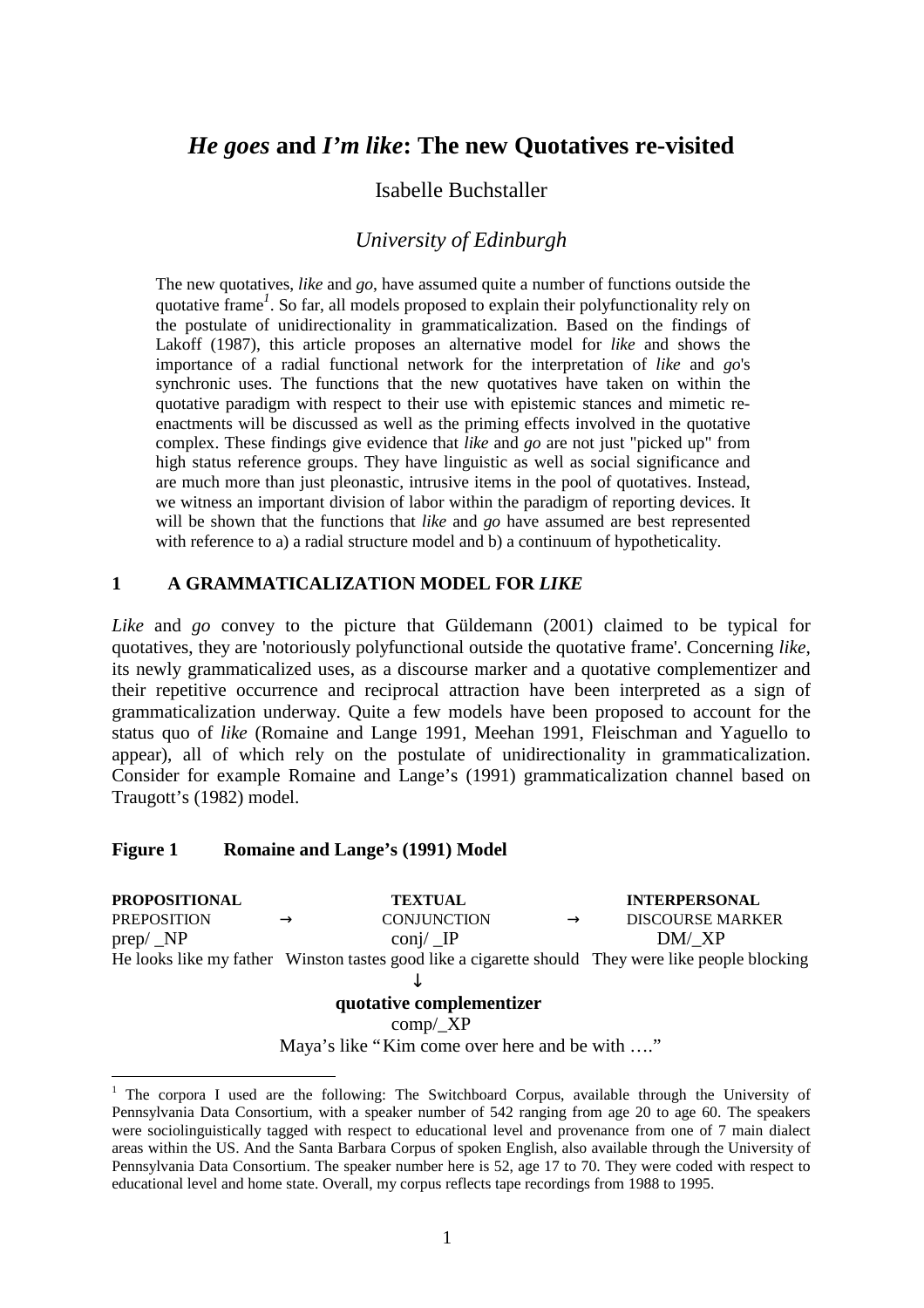This model is symptomatic for unidirectional approaches, as it traces the diachronic development of *like*, concentrating on the syntactic development of the marker and trying to link it up with the semantic-pragmatic facts. The authors account for the co-occurrence of *like's* uses and for the fact that its development is not strictly sequential by postulating a branching model. Fleischman and Yaguello (to appear) retrace this model to a multiple pathway model, which shows the close link to the comparative meaning in the metaphorically extended functions. But so far, no model has been able to account for the inter-relatedness and ambiguity of the grammaticalized uses of *like* amongst themselves.

A channel suggests a suppletive development whereas synchronically, we find persistence of meaning. The newer uses of *like* have not supplanted the older ones. A grammaticalization channel, even a branching one, does not account for the overlapping and ambiguity of meaning between functions at opposite ends of the channel.

I will set up an alternative model that can account for the multifunctionality and the overlapping of the *like*s functions. Romaine and Lange (1991:262) themselves propose that a 'network of related meanings' captures best what we find in synchrony. Relying on the concept of a radial structure model (Lakoff 1987), I will trace a semantic field for *like*. I will show that its status quo can best be explained by a structure of linked functions centering around one core and which can be linked with each other more or less closely.

In this article, I will give evidence against a unidirectional account of *like*'s grammaticalization and assume that the same kind of model can also be used to explain *go*'s functions in synchrony. Buchstaller (in preparation) displays how *go*'s development, too, can be understood as a non-suppletive development of multi-layered meanings via functional extensions.

The theoretical background to these claims has been provided by research in the structure of concepts. We have been shown that cognitive structures can be explained in terms of family resemblances (Wittgenstein 1956), prototypes Rosch (1975) etc. The functions of a linguistic item are the sedimentations of the linguistic modeling of the cognitive processes involved in grasping connections and contingencies in the real world (cf. also Black 1999). Consequently, the extensions of a linguistic item are motivated by the relations that speakers perceive between the old and the new item. Given this explanation, linguistic structure is a mirror image of cognitive structure, just as (il-)logical and (un-)objective as human cognition. Overlapping, ambiguity, and polyfunctionality are a function of the underlying cognitive processes such as metaphor, context-induced interpretation, metonymy and are to be considered an outcome of creative language use.

As, by definition, all meanings of a polysemous word are related, it has been argued that they can be considered as linked through a complex network of partially shared commonalties (Lichtenberk 1990), family resemblances (Wittgenstein 1953), or gradual relatedness (Lakoff 1987). This implies that meanings are not unanalyzed wholes but that they are motivated and explicable. Language is a reflection of conceptual manipulation and as concepts are flux, flexible and multiform, the structures resulting in the linguistic system are just as complex as cognitive structures. A radial structure embodies the history of such cognitive semanticpragmatic developments. They lead to meaning transfers in the linguistic system, where newer functions arise out of linguistic items.

The following figure shows the radial structure of *like*. I will explain the functional extensions and how the are interrelated amongst each other. Note that this chart shows the synchronic semantic field of *like*. It does not make any diachronic claims concerning the grammaticalization of *like*.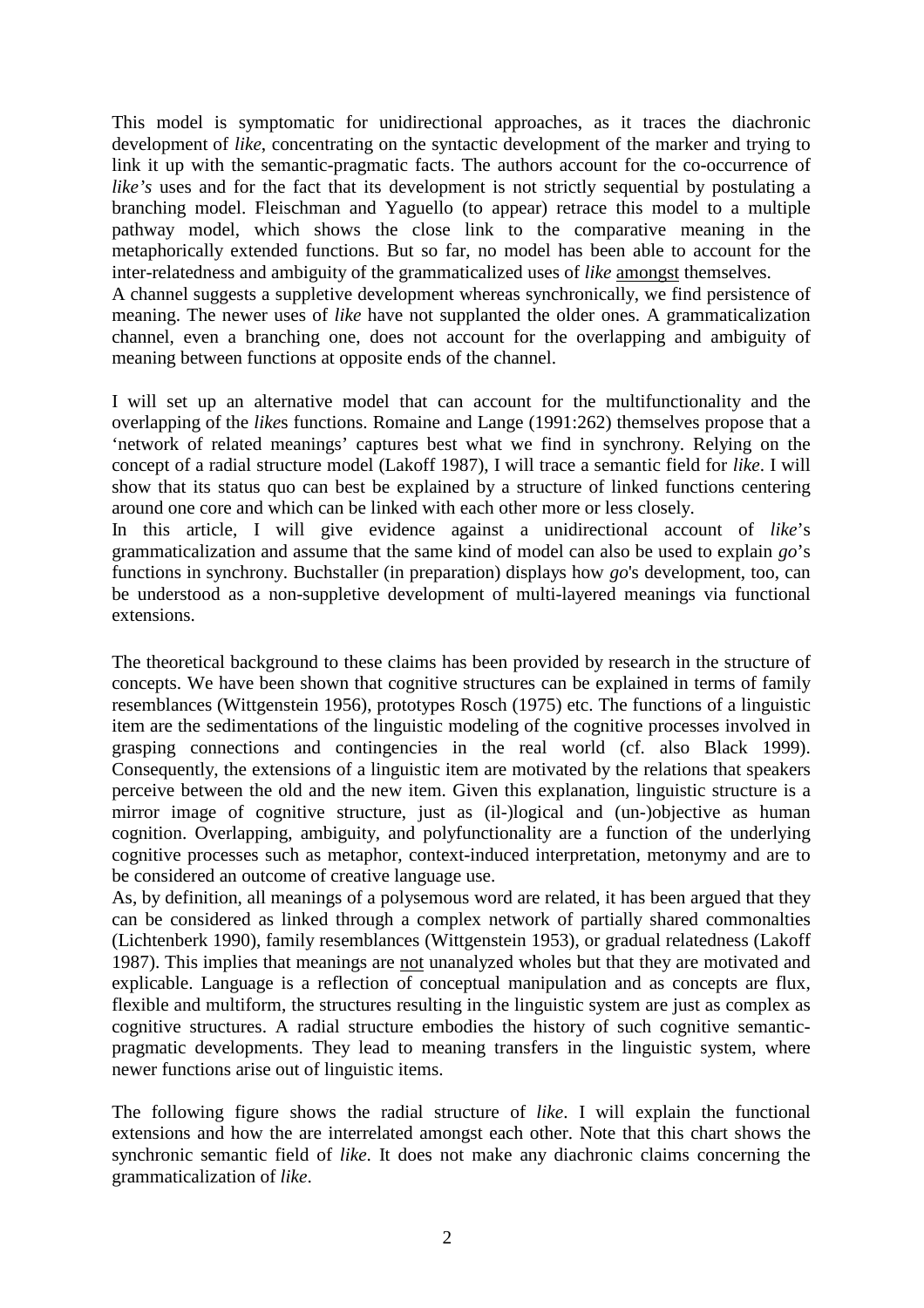

### **Figure 2 The Radial Structure Model of** *like*

For historical reasons and because it is the persistent semantic trait, I assume as the basic core meaning of *like* the notion of similarity which is the basic underlying notion of both comparison and approximation. It then gives rise to various other meanings, which can also be considered as interrelated amongst themselves and which still contain its core semantic meaning to a greater or lesser degree.

# *The overlap between Like and focus*

As focus I interpret here, following Underhill (1988) the most significant information in a sentence (cf. also Kuno 1980). Reported speech usually is the most focused part of the narrative. Thus, if *like* co-occurs with quoted material, it focuses on the most significant information in a sentence. The quotation can then be interpreted as a variant of that focus. *Like* and *go* often precede interjection, sound effects, or other mimetic enactment of previous events. When speakers include such non- or paralinguistic elements, they perform the reported event rather than merely telling it. The aim of such performances is to create listener involvement and to increase the dramatic impact of the story. Güldemann (2001) claims that *say* and other common speech verbs focus on the semantics, the propositional impact of the quote, which is then not particularly salient. Other, more marked frame elements such as *like* and *go* focus on the presentation. This underlines Blyth et al's (1990) statement that '*be like* may be viewed as a focus quotative, that is a quotative which introduces a particularly salient piece of information packaged in the form of reported speech'.

### *From a comparison to a quotative*

Syntactically, *like* can occupy a slot before a clause or a sentence. If it precedes a quotation, it can take on the syntactic function of an introductory item for reported speech. It can then become associated with its environment; its context of use encroaches upon its interpretation The mental salience of the link COMPARATIVE MARKER - QUOTATIVE COMPLEMENTIZER has cross-linguistically been sustained by Romaine and Lange (1991) Schourup (1982a: 33-34), and Meyerhoff and Niedzielski (1995, 1998). In other words, if in a number of languages the cognate equivalents of *like* have become discourse introductory items, we have cross-linguistic evidence for a functional correspondence between the functions of this linguistic item.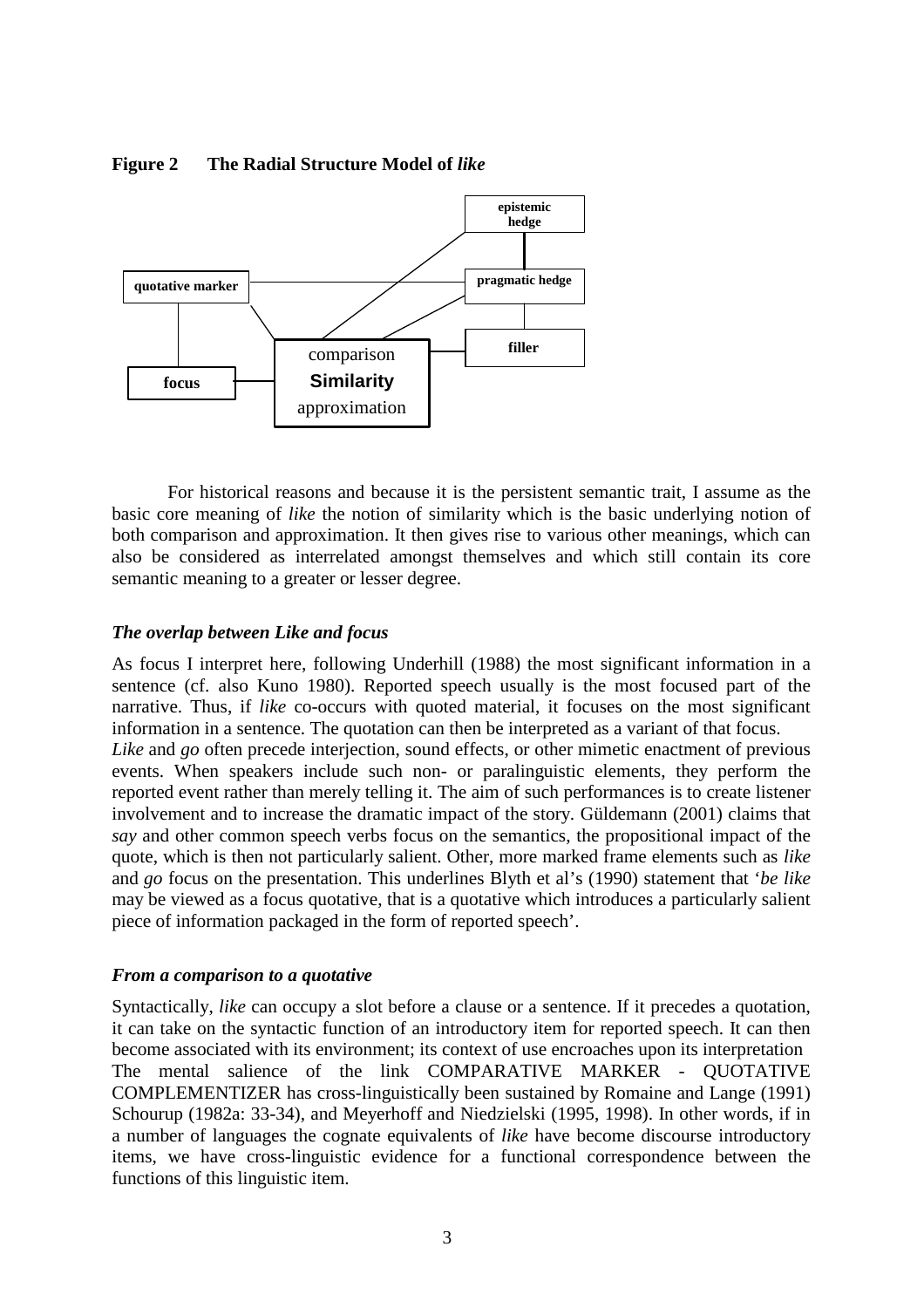#### *Like as a hedging/approximative quotative*

When quoting, speakers report the utterance, but its form and content can only be rendered approximately because of the idiosyncrasy of expression in terms of suprasegmantals such as accent, style, prosody of the original speaker. The reporting speaker cannot, due to her imperfect memory of the original utterance and due to her personal restrictions concerning voice quality, pitch etc., give an exact rendering of the features of the original speech act. Tannen (1986) takes this into account when she claims that every attempt to quote is actually 'constructed dialogue', as can be seen in the following example:

#### (1) *Teaching English<sup>2</sup>*

| S:             | I tried to get her to say hello,                   |
|----------------|----------------------------------------------------|
|                | and she'd be like '(CHOKE)=                        |
| C:             | $\lceil \omega \omega \omega \omega \omega \rceil$ |
| K:             | $[@@@@@]@@@@[@@@@@@@@@]@@@$                        |
| S:             | [no puedo no puedo'].                              |
|                | I'd be like 'yes you can,                          |
|                | just [say 'hello].                                 |
| $\mathbf{K}$ : | [@ @ @ @ @ @ @ @                                   |
| S:             | [hello' Annalisa'].                                |
| K:             | [@ @ @ @ @ @ @ @ @ @ @ @0                          |
| $S$ :          | '(CHOK[E) (CHOKE)'                                 |
| K:             | [@@@@@]                                            |
| C:             | [@ @ @ @ @] @ @ @[@]                               |
| S:             | [@ That's what she does,                           |
|                | she gets real embarrassed,                         |
|                | and she just giggles like a goofball.              |
|                |                                                    |

The content of the quotation can only be an approximative rendering of the whole emotional and contextual situation. Using *like* with its approximative-comparative semantics signals the possible non-equivalence of what is reported and the actual utterance. The speaker retains a reduced responsibility with respect to what was said and how, as a quote introductory *like* does not commit her to the form and the content of the quote. *Like* then functions as a hedge, both on the referential-epistemic, as well as on the interpersonal-pragmatic level.

### *Like and reported speech and thought*

 $\overline{a}$ 

A clear boundary between speech and thought is hard to draw. Especially for first person, it is often impossible to distinguish thought from actual speech (Ferrara and Bell 1995:279). Because of *like's* still more or less inherent semantic comparative-approximative property, it has the possibility of a 'for example' and 'as if' reading. It can then be used to present imaginary discourse as if it took place. Romaine and Lange (1991:227) claim that by using *like* 'the speaker invites the listener to infer that this is what the speaker was thinking OR saying at this very moment'. Consider the following example:

 $2^2$  For the transciption conventions of this and the following examples, consider page 19.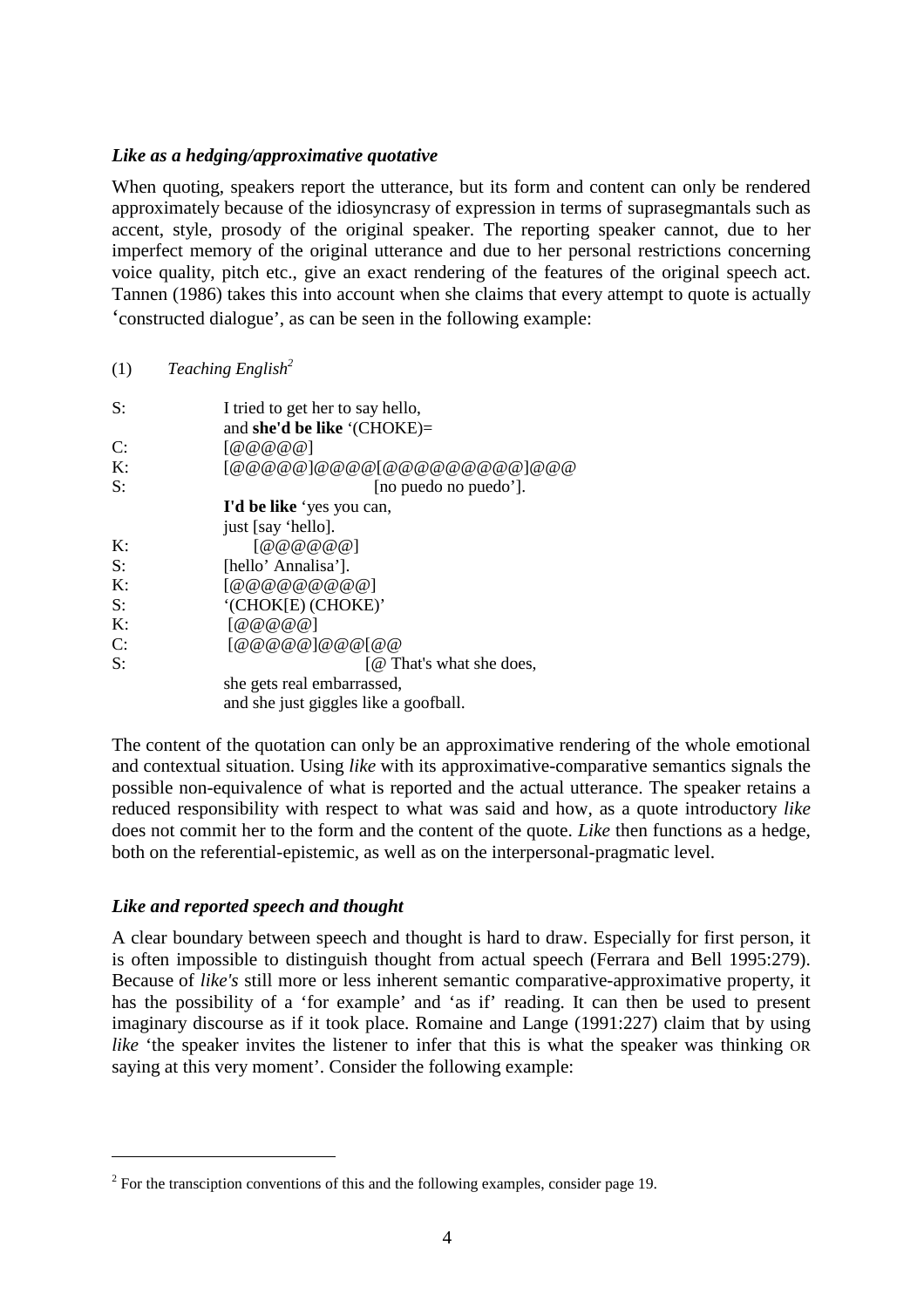- B: Yeah in fact I have one today,
- A: rig[ht.
- B: [the only problem with those is sometimes they got holes in the bottom.]
- A: yeah [they
- B: [and  $@@$  **it's like** `whoops there goes my chips,
- A: [yeah
- B: [okay fine'.]
- A: uh huh

Rather than the exact words, the quote is rather the expressive content of the speech act or the original speaker's thoughts packaged in the more vivid form of reported speech. Thus, *like* as a quotative can frame direct reported speech and inner monologue.

As shown in the above paragraphs, all uses of *like* still have a semantic trait of comparison / approximation. This is in accordance with Hopper's (1991) principle of the persistence of meaning: *like*'s semantic core meaning is still present in all the derived uses which are linked to each other in various ways. Behind the overlappings and ambiguities that result from *like'*s multifunctionality lies an interrelated net of semantic-pragmatic links around the core semantic property. *Like*'s older uses still persist in the language, the development is additive rather than suppletive.

The proposed radial structure model shows how the superficially messy facts can be linked in an orderly way. The diverse functions that *like* has assumed synchronically are motivated by this model - they cannot be predicted but they are explained. Contrarily to unidirectional accounts, the analysis of the present structure shows that the synchronic functions of linguistic items cannot be fully explained by a chain model but are best understood as a net of relations. My results, which are sustained by much cross-linguistic evidence (cf. Schourup 1982a: 32, Meyerhoff and Niedzielski 1998, 1995, Güldemann 2001, Buchstaller in press), underline the claim put forward against the postulate that grammaticalization paths are always unidirectional (Traugott 1995). I claim that a semantic field model is best able to cope with the linguistic reality.

# **2 THE HYPOTHETICALITY CONTINUUM**

This section explores how, in quoting, speakers index their relationship and attitude towards the quote and express the general probability of the occurrence of the quote. It will be shown how *like, go*, and other quotatives are used to mark the degree of hypotheticality.

Hypotheticality is the probability of the realization of a state of affairs, event, or action. In the case of reported speech, which is the reiteration of words, sounds, and gestures that have already been produced, there is a relationship between the quote and the original utterance. We can distinguish between utterances that could have been spoken out aloud (with various degrees of probability) and those that were spoken out aloud. The question is: How probable is the realization of the actual utterance as an outward, overt speech act?

Comrie (1996) and Akatsuka (1986) propose a hypotheticality continuum instead of an arbitrary division of the epistemic sphere. One pole of this continuum is claimed by factualis, the other by counterfactual. In-between the two poles there are conditional relations of various steps of epistemic stance ranging from hypothetical to possible. The sphere of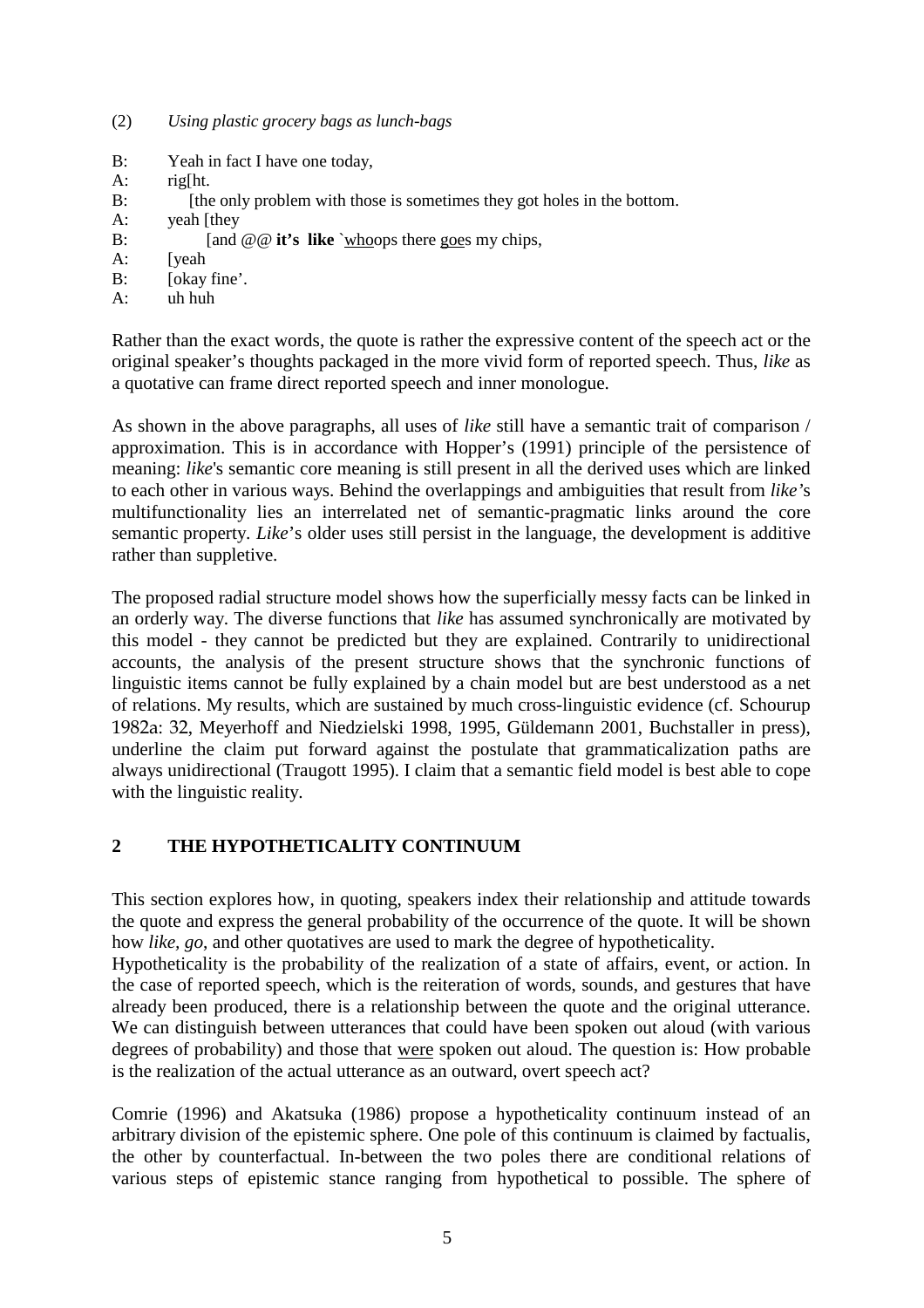probability or hypotheticality is finely differentiated into a multiplicity of epistemic stances, which are differentiated and indicated by various contextual signals*.* Quotatives, too, can be used with different degrees of hypotheticality.

# **2.1 Categories of Realization**

Within the stream of hypotheticality there are a differentiated set of categories of use of quotations. Since I do not want to arbitrarily divide the epistemicity continuum, I set up my categories of research as follows: One pole is claimed by the realis category. The other pole is claimed by the situational category. The body of the continuum consisting of quotes with various epistemic stances from more to less hypothetical, is taken up by the hypothetical category as explained below<sup>3</sup>.

### *Realis*

Realis quotes are real reproductions of past occurring speech acts. When reproduced, they are most frequently embedded in a defined and plausible communicative situation. Such a situation is defined by the contextual factors of speaker, hearer, time, situation… .

A quoted realis speech act has been uttered aloud and is subject to response. Consider the following example:

- (3) *Being mistaken for a woman*
- A: the other day I went into a bar and this guy asked me to dance,
- B: @@@ [@@@ @
- A: [and all he saw was my hair, and **he goes** 'do you wanna dance' ?
- I turn around and **go** 'what' ?
- $B \qquad \qquad @ @ @ @.$ hhh
- A: and **he goes** 'do you wanna dance' ? **I go** 'no no'. **he goes** 'oh oh I'm sorry'. **I go** 'yeah you better be',
	- **[I go** 'you better be'.
- B: [that's hilarious,

Here, the quotes introduced with *go* are embedded in a real communicative situation, a question and answer scenario. The existence of the second pair part depends on the existence of the first pair part, the quotes can be classified as real speech.

# *Hypothetical*

 $\overline{a}$ 

Ferrara and Bell (1995:279) show that a clear boundary between speech and thought is hard to draw. This is because speakers express their attitude or opinion packaged in the form of reported speech in order to make it more vivid. Thus, it does not make difference whether the quote was uttered aloud or not. We are dealing with quotes whose function is comparable to Goffman's (1981) 'response cries', which are used to 'show or index the mental state of the

 $3$  Note that there is also habitual, reoccurring reported speech, which I have not included in my discussion here. I will come back to the question of habitual talk later in this paper. I have also excluded cases of purely imagined talk, where i.e. an inanimate entity such as a tree is portrayed as speaking.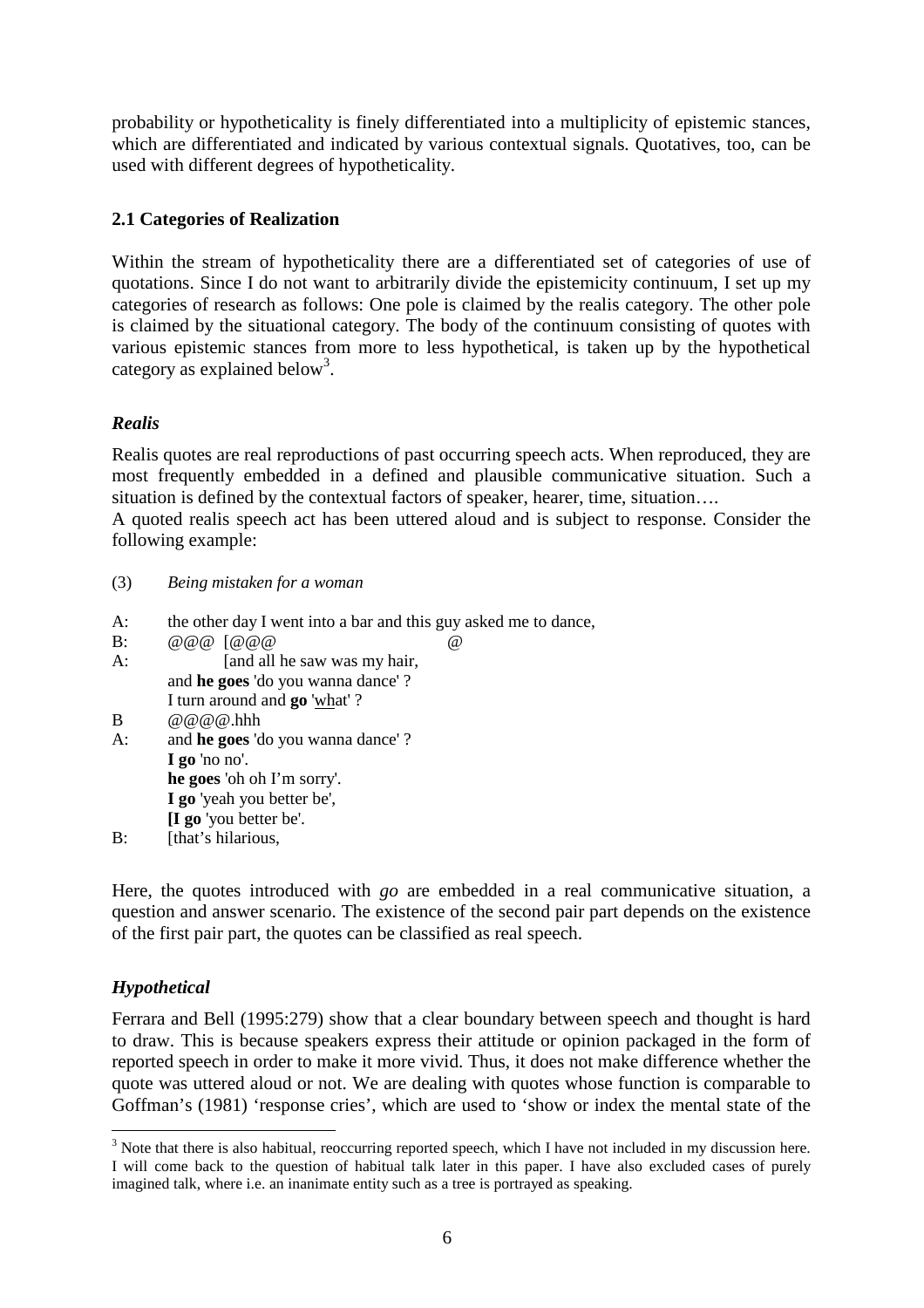transmitters [… ] to clarify the drama of their circumstances'. Their function is to make inner state available to hearers, as is exemplified by the next stretch of speech:

- (4) *Plastic bags*
- B: Yeah in fact I have one today,
- A: ri[ght.
- B: [the only problem with those is sometimes they got holes in the bottom.]
- A: yeah [they
- B: [and  $@@$  **it's like** 'whoops there goes my chips,
- A: [yeah
- B: [okay fine'.

The above quote is reminiscent of Chafe's (1994) 'verbally uncommitted thought'. Its status as verbal or non-verbal, or even a combination of both, is completely left open. If uttered out aloud, it has the function to put into words (at least in the speaker's and hearer's now) what was going on in the mind of the respective person at the time of the quote. But as Goffman (1981:97) pointed out, with no one present the quote is quite likely to be omitted altogether (cf. also Tannen 1986, Yule and Mathis 1992).

For reasons discussed above, the category *hypothetical* is set up so as to span the whole spectrum of hypotheticality. The other pole of the epistemicity continuum is taken up by the last category:

### *Situational*

Here, we have no communicative situation in the past but in the present, the interlocutors being the current speaker and the current hearer. The moment of speaking is in the deictic now and becomes the quote. There are no past events, no reproduction. The quote can be understood as a comment on the present situation clad in the format of a quote. Consider the following example:

| (5) | Cooking                                                                               |
|-----|---------------------------------------------------------------------------------------|
| B:  | so I enjoy you know cooking thinks to take over to her houlse or-                     |
| A:  | [oh that is nice,                                                                     |
| B:  | yeah and it is fun for me to do that,                                                 |
|     | It is something I enjoy doing,                                                        |
|     | It is funny though it's like 'I don't really want to cook for us' $\omega$ [ $\omega$ |
| A:  | ieh $\omega$ $\omega$                                                                 |

The above quote is in-between a description of a situation and a quote between the interlocutors in the now. It is often only the added or not added voice effect that helps to distinguish between a description of a situation and a reported quote. *It's like* here can be glossed as *the situation (it) is like… . and it is me who is telling you this because I perceive it that way.* The quote indexes a speaker-infused rendering of the situation, it shows that the perspective is that of the current speaker (cf. Sanders and Redecker 1996).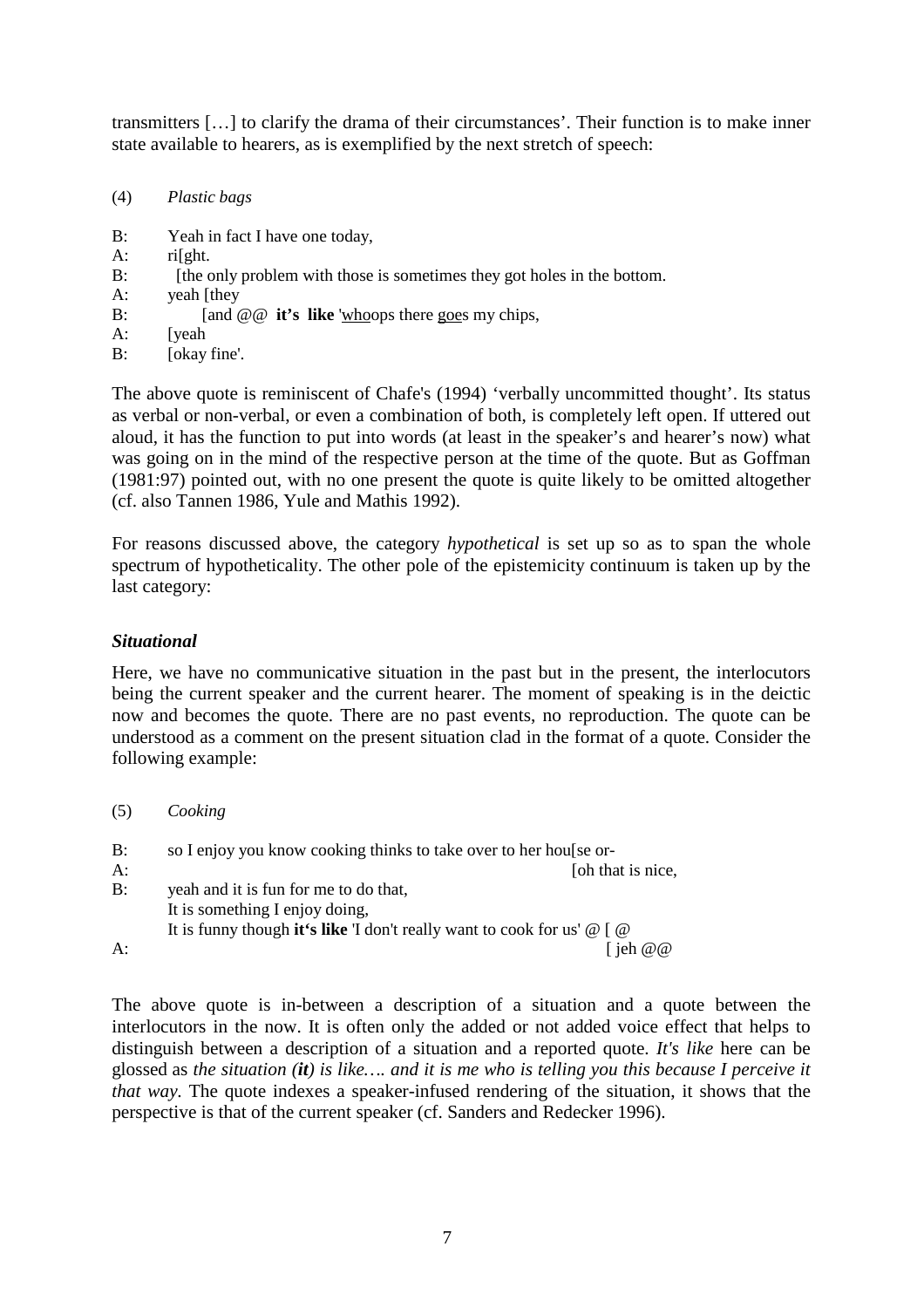### **2.2 Comparison between the Quotatives**

Having set up a differentiated set of categories of use defined by their epistemic stance, let us comparatively look at how quotatives are used with respect to those categories. The first table shows the frequency of occurrence of the new quotatives *go* and *like* with respect to epistemic stances.

|      | realis |        |    | hypothetical | situational |        |
|------|--------|--------|----|--------------|-------------|--------|
|      | %      | Number | %  | Number       | $\%$        | Number |
| like | 22     | 44     | 28 | 56           | 14          | 28     |
| go   | 45     |        |    | 27           |             |        |

**Table1: Distribution of degrees of hypotheticality per quotative**

 $p < 0.001$ 

Table 1 shows that *go* is frequently used for higher probability levels, especially for realis quotes. It is much less frequently employed in the hypothetical category than *like*. In fact, when the hypotheticality category is split up in more (arbitrarily chosen) epistemic stances (not shown here), quotes framed with *go* cluster on the higher end of the epistemic sphere, whereas *like*-framed quotes cluster towards the lower epistemicity end of the scale. This confirms on a smaller scale the results given in this paragraph: *go* as a quotative correlates with higher probability levels. *Go* does not introduce situational quotes, it does not have an equation function between a quote and a situation. This suggests that *go* needs a real communicative situation, if only a hypothetical one.

Like, on the other hand, functions more like a wildcard. It can be used for all probability levels alike (22% for realis, 28% for hypothetical, 14% for situational quotes). By using *like*, speakers do not commit themselves to any epistemic stance at all.

By means of comparison, consider the co-occurrence of *say* and *think* with hypotheticality levels. Note that this table includes also habitual talk. This category cannot be put on the continuum of hypotheticality in the way the categories realis, hypothetical, and situational can. Habitual talk can be split up in habitual realis talk, that is repetitively reoccurring real quoted speech, and habitual hypothetical talk, repetitively reoccurring hypothetical speech. It thus encompasses repeatedly occurring quoted speech with varying degrees of epistemicity. Consider the following table.

|       | realis | hypothetical | situational | habitual |
|-------|--------|--------------|-------------|----------|
| say   | 52     |              | 10          | 18       |
| go    | 45     |              |             | 28       |
| like  | 22     | 28           | 14          | 30       |
| think |        | 51           | 38          |          |

p= 0.001

As expected, *say* is used most frequently with the realis category. The semantics of *say* pin down the quote as to its realization. *Say* spells out that the quote was actually physically uttered out aloud, even though, in real life, it need not have been uttered. The next most frequent quotative to be employed with the realis category is *go*, then *like*, then *think*. As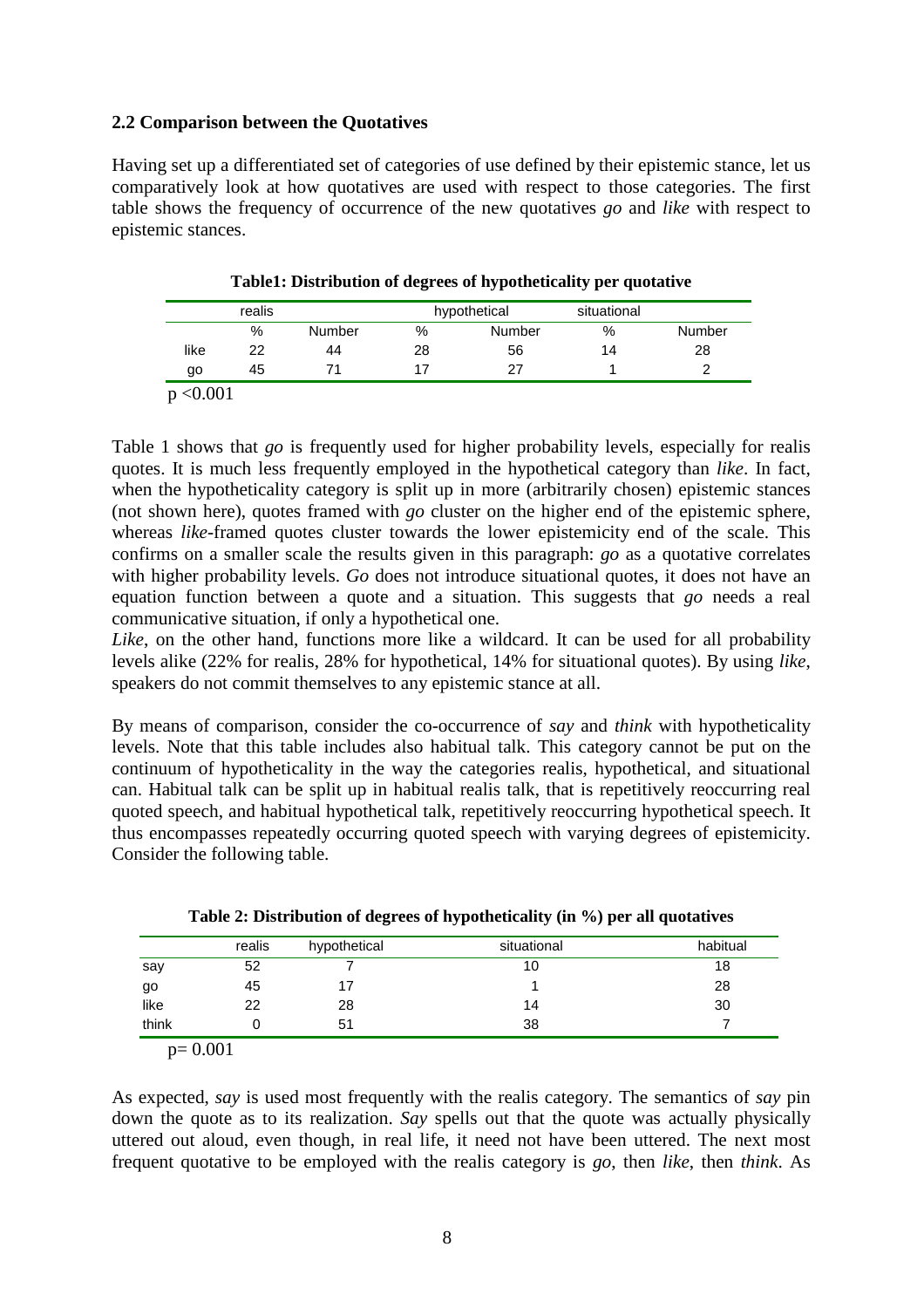shown in table 1, out of the new quotatives, *go* is used more for the higher epistemic stances, for quotes in the realis category.

Concerning the hypothetical category, the respective frequencies run up along *say-go-likethink*. *Think* usually refers to attitudes, opinions, points of views, which are rendered as inner monologue but not spoken out aloud. It is the most frequent introductory item for the hypothetical category. *Go* and *like* are in the middle field. They can be used for 'verbally uncommitted thought' and function as a hedge as they do not commit the speaker to the actual occurrence of the speech act in the way *say* does.

The most important finding in table 2 is that *go* and *like* are also very much used to introduce habitual speech. They have the highest frequency overall, 28% and 30% respectively, as opposed to 7% and 18 % for *think* and *say*. Habitual speech is very hard to pin down. If one repeatedly says something, one rarely ever utters exactly the same speech act with the same wording, the same intonational contour etc. Also, with quotes from multiple speakers, the speakers can vary while the message stays the same. Considering this variation in speaker role, instability of production format, and idiolectal specificities of expression, it seems advisable to hedge habitual quotes. Speakers in my corpus introduce habitual or repetitively occurring speech with quotatives that are not necessarily associated with the realis category. The obvious candidates are *go* and *like*, which, as mimesis introductory quotatives, can function as a hedge towards the production format of the quote. *Like,* as well as *go* can occur with hypothetical speech. They do not commit the speakers to the uttering of the quote in the first place. Consequently, table 2 shows the new quotatives have encroached upon this  $category<sup>4</sup>$ .

# **3 PRIMING EFFECTS**

 $\overline{a}$ 

Tannen (1987) found a general priming effect, and showed that speakers are more likely to use a word that has already occurred in a conversation than a completely 'new' one. This raises the question if a preceding quotative construction or even just a quotative verb has a priming effect on subsequent quotatives (cf. Cameron 1998). The following chapter explores if there are clusters of reciprocal attraction of quotative strategies.

# **3.1. Speech Verbs and Verbs of Thought**

*Go* and *like* occur with different probability levels. This raises the question if they also cooccur with different surrounds. The following few paragraphs explore contextual effects in a broader perspective: the co-occurrence of *like, go, say*, and *think* with verbs of speech and thought. In the next section, I will then look at the correltation between concrete lexical items.

For this analysis, I adpoted a frame of five turn constructional units<sup>5</sup>. The preceding and following five TCUs of the respective quotative construction were tagged for their

<sup>&</sup>lt;sup>4</sup> If the habitualis category is split up into more or less arbitrarily chosen epistemic stances, we find that there are slightly more realis habitual quotes framed with *go* and slightly more hypothetical habitual quotes with *like.* Even though these tendencies are not significant, they still underline the general claims made in this article: *like* is used with lower probability levels than *go*, even with repetitively occurring speech.

<sup>&</sup>lt;sup>5</sup> For the notion of Turn Constructional Unit (TCU) in Conversation Analysis cf. Sacks, Schegloff and Jefferson (1974)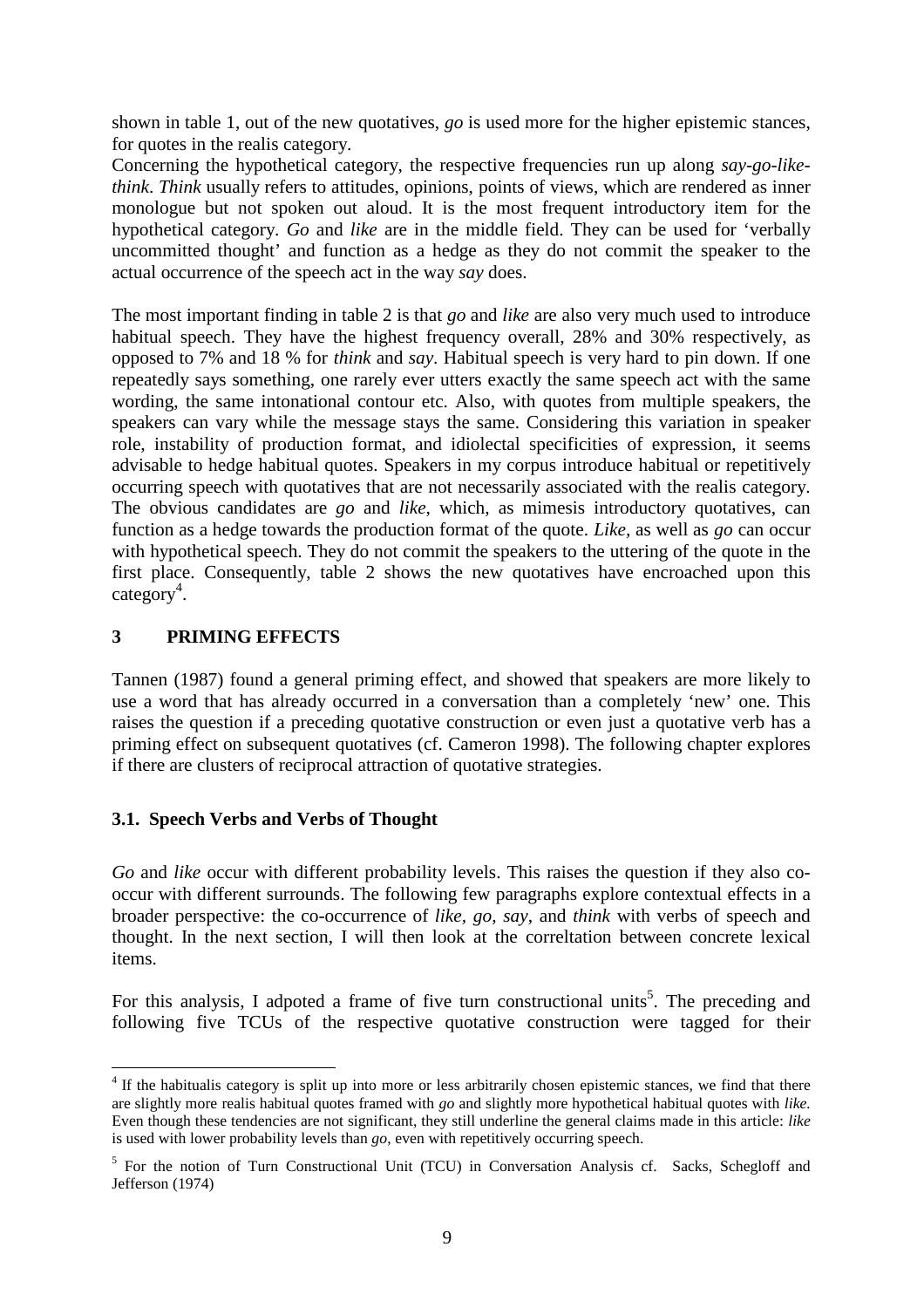surrounding verbs. Note that this section not only explores verbs occurring in quotative frames, but verbs in general. The following table shows whether *like, go,* and other quotatives occur more in a context of repetitively occurring thought or speech.

|       | Speech | thought | ambiguous <sup>6</sup> | no verb' |
|-------|--------|---------|------------------------|----------|
| like  | 22     | 22      | 23                     | 33       |
| go    | 37     | 10      | 23                     | 30       |
| say   | 48     | 29      | 5                      | 18       |
| think | 19     | 51      |                        | 28       |

**Table 3: Frequency of occurrence (in %) of verbs of speech/thought etc. per quotative**

p< 0.000

The results are as follows: *Like* is totally uncommitted concerning the epistemicity of its surround. It can co-occur in the surround of speech, thought, ambiguous verbs or not in a context of repeatedly occurring speech at all. This finding confirms *like's* occurrence as an 'anything goes'-item. It functions as a wildcard, can be used with various hypotheticality levels and does not have many selectional restrictions concerning its surround. This is very probably one of the reasons why it is so frequent. Most often, though, *like* occurs when it is not surrounded by verbs of speech or thought at all (33%).

*Go* is more associated with realis category, it frames real occurring speech. This correlation is expressed by the fact that *go* is most frequently surrounded by verbs of speech, it occurs in an 'envelope' of speech. Also, *go* often co-occurs with ambiguous or no verbs of speech of thought, a fact that will be explained in the next paragraph.

*Say*, as a verb that most frequently introduces real occurring speech, is even more frequently surrounded by speech verbs. It co-occurs much less surrounded by ambiguous verbs compared to *go* or *like*. *Think*, the introspective quotative, is mainly surrounded by verbs of thought. We see that introspective quotes are embedded in a context of inner speech.

Overall, looking at the surround of quotes with different enquoting verbs yields the result that they are all surrounded by their counterparts. This is a priming effect in a different, broader sense: the realization of speech in a surround that corresponds to their epistemicity.

#### **3.2. Birds of a Feather**

 $\overline{a}$ 

The 'Birds of a Feather Effect' has been defined by Scherre and Naro (1991, 1992) as 'birds of a feather flock together'. The following paragraph investigates first, on a more abstract level, if there is such a birds of a feather effect amongst English quotative strategies as has been shown by Cameron (1998) for Spanish. Then, more concretely, it explores lexical priming effects with quotative verbs. Each quotative strategy was analyzed with respect to the preceding instance of a reported speech strategy within the previous five turns. The results are seen in table 4 below:

<sup>&</sup>lt;sup>6</sup> As aambiguous I tagged verbs that are ambiguous as between a verb of speech or a verb of thought, here mainly *like* and *go* as quotatives but also verbs like *pondered*, *reflected*… .that can signal inner as well as outward monologue.

 $<sup>7</sup>$  No verb stands for no verb of speech or thought. Within the 5 turns preceding and following the turn in</sup> question there was no other verb of speech or thought. This category includes but consists not only of verbless quotation frames as these are not overtly marked with respect to their verbal realization.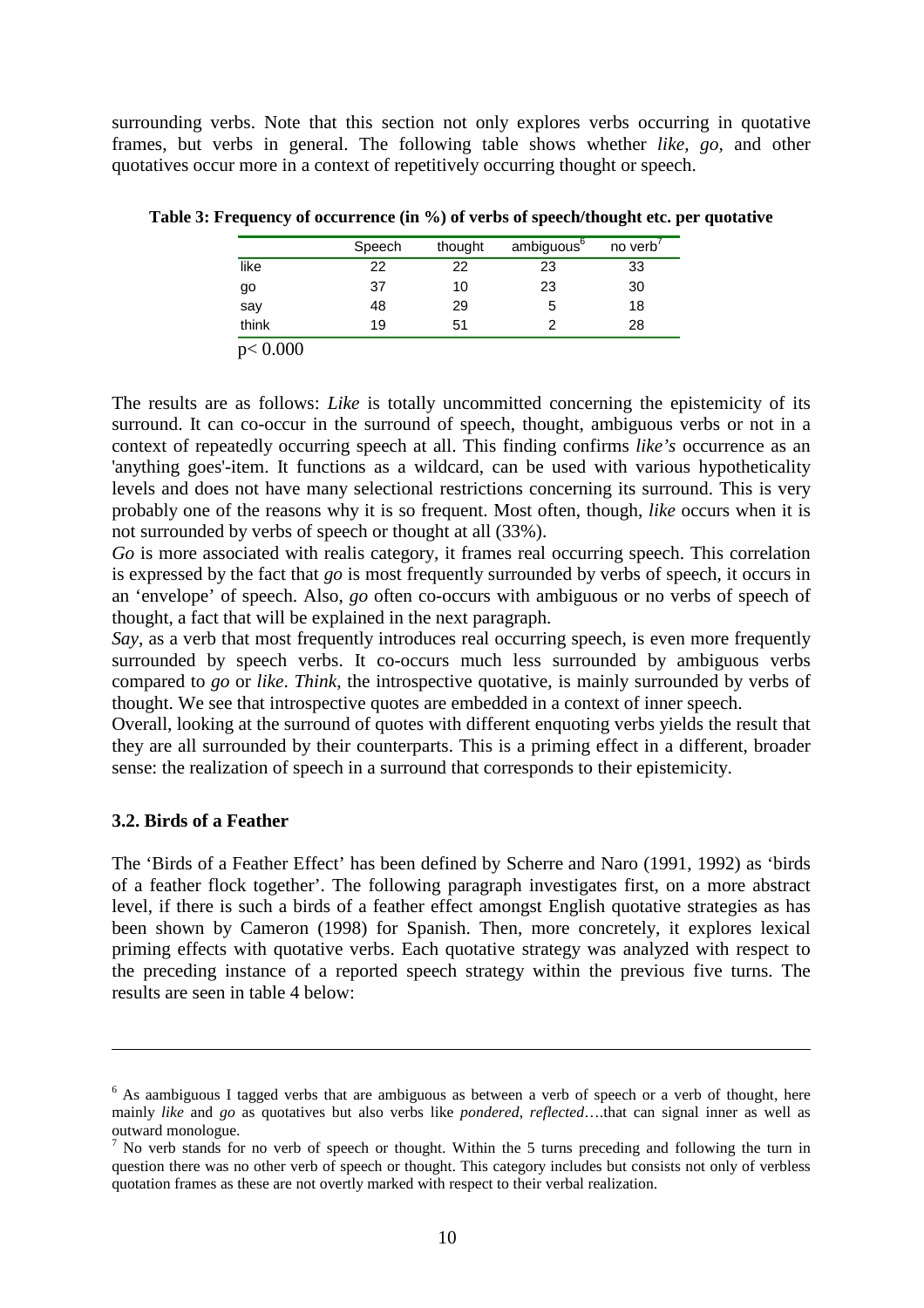|      | Quotative verb |       |                              | unframed | no verb                |       |
|------|----------------|-------|------------------------------|----------|------------------------|-------|
|      | %              | value | %                            | value    | %                      | value |
| like | 49             | 0.431 | າ<br>ت                       | 0.377    | 57                     | 0.588 |
| go   | 56             | 0.588 |                              | 0.623    | 38                     | 0.412 |
|      | p < 0.001      |       | $log$ likelihood: $-255.032$ |          | $\chi$ 2: 13.39 (df 2) |       |

**Table 4: Frequency of occurrence of quotative strategy per quotative**

This chart is to be read as follows: The percentages are the frequency of occurrence of a quoting strategy before *like* or *go* in quotative function. Thus 49 % of the quotations before a *like*-quotation frame are framed with a quotative verb, 3% are unframed quotations etc. The percentages can be read horizontally, roughly sum up to 100%, and show which factors favor the occurrence of *like* or *go.*

The factor values are probabilistic weights created by the VABRUL program and represent the values for a quotative strategy to occur before *like* or *go*. The values tell us if a new quotative (that is *like* or *go*) is employed as an enquoting strategy, which factors favor which quotative with which strength. The factor values can be read vertically and sum up to one. A favoring effect of a constraint is indicated by values above 0.5, a disfavoring one by values under 0.5.

We can read from this chart that both new quotatives co-occur quite frequently without a context of repetitively occurring quoted speech, 57% and 38% respectively. No quotatives favor the occurrence of *like*. In contrast, *go* more frequently follows framed quotes. This finding underlines what has been stated above: *go* usually occurs within a communicative situation, if only a hypothetical one. As the very low percentages for both suggest, unframed quotes do not usually co-occur with quotes with go and like.

The more abstract, higher level effects suggest that there are priming effects with respect to quotative strategies. The following paragraph explores if one level down, on a more concrete note, there are patterns of priming as well. When we split up the category of quotative verbs into the lexical items we find the following concrete lexical priming effect:

|         | like |       | go                      |       | sav |       | think |       |
|---------|------|-------|-------------------------|-------|-----|-------|-------|-------|
|         | %    | value | %                       | value | %   | value | %     | value |
| like    | 13   | 0.886 | 3                       | 0.144 | 14  | 0.305 | 9     | 0.654 |
| go      | 2    | 0.114 | 20                      | 0.856 | 30  | 0.695 | 4     | 0.346 |
| p<0.001 |      |       | $\chi$ 2: 60.024 (df 5) |       |     |       |       |       |

**Table 5: Frequency of Occurrence of Verbs of Speech/Thought etc. per Quotative**

Table 5 shows that there is a very strong lexical priming effect for *go* and *like*. There seems to be much mutual attraction between quotes framed by *go* and *like*, as they tend to come in clusters. But notice that, in contrast to the reciprocal attraction of *go* and like amongst themselves, they seem to extremely disfavor one another. *Like* and *go* do not co-occur, at least not frequently immediately next to each other. Overall, the birds of a feather effect holds that the new quotatives favor the occurrence of the new quotatives with 16% for *like* and 22% for *go*. But if we split up this category, we see that the effect is lexical and not categorical.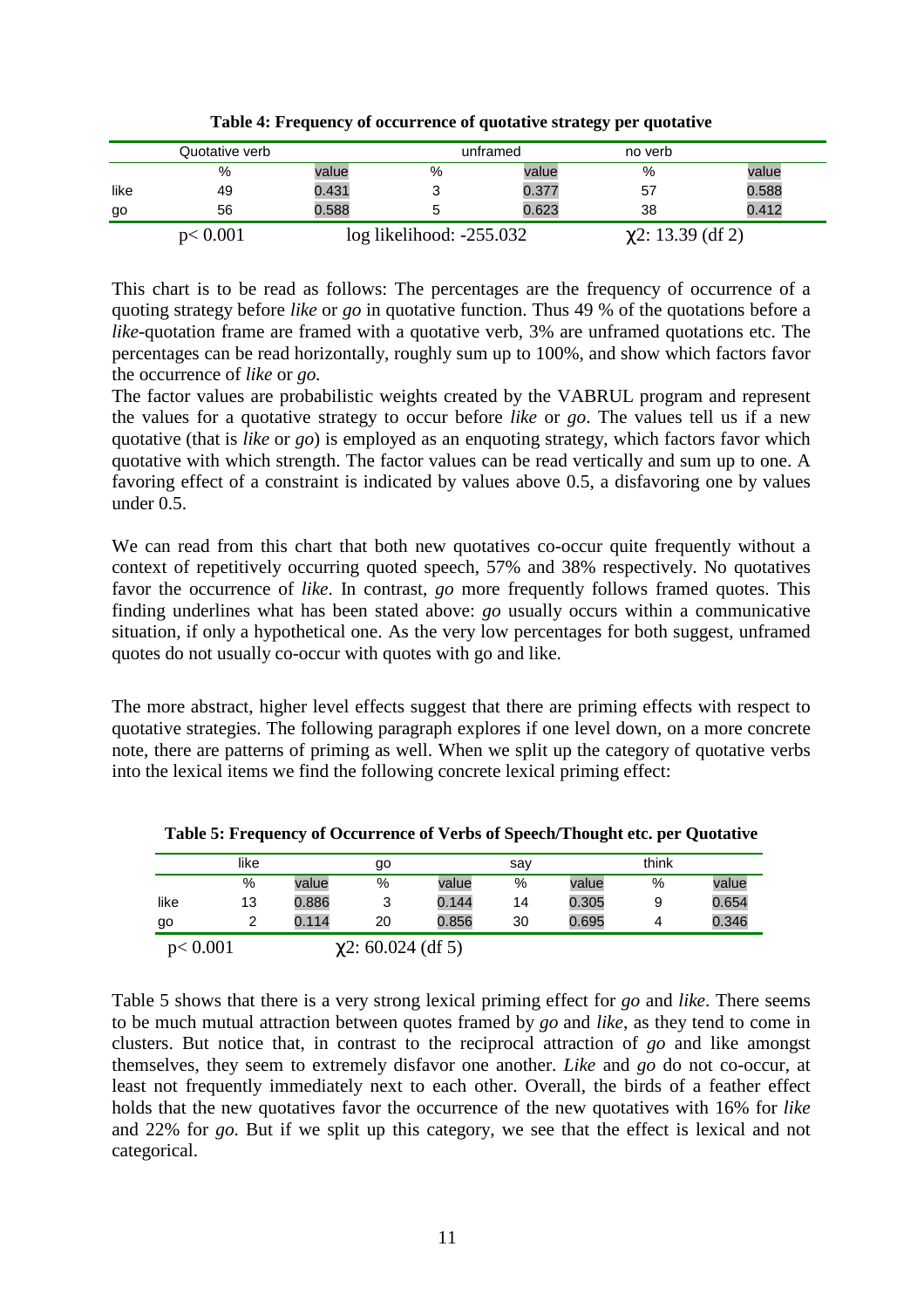*Like* is less frequently occurring after *say* than *go*. As has been shown above, it occurs most often after no quoted speech at all, the contextual category "no verb". *Go*, as an item most heavily used for real occurring quotes, is found most frequently in situations where real occurring quoted speech is already present (table 3). Table 5 shows that *say* and *go* frequently co-occur. Speakers in my corpus used the alternation of *go* and *say* in order to demarcate speaker roles. Let me illustrate this with an example:

#### (6) *Picking lemons*

 $\overline{a}$ 

| M: | and <i>I said</i> 'hi can I help you'?   |
|----|------------------------------------------|
| P: | @ @ [ @ @ @ @]                           |
| M: | [you know]?                              |
|    | and she goes,                            |
|    | and I- you know,                         |
|    | of course it's this long drive,          |
|    | so I - I probably look like  total hell, |
| P: | right.                                   |
| M: | and she goes 'oh,                        |
|    | um I was just getting  some lemons'.     |
| P: | @ @ @ [ @ @ @ @]                         |
| M: | [and <i>I said</i> ] 'oh yeah ?          |
|    | who are you'?                            |
| P: | @@[@@]                                   |
| M: | [and she] goes 'oh,                      |
|    | I'm your next door neighbor'.            |
| P: | @ @ @ [ @ @]                             |

Example (6) shows that the roles of  $1<sup>st</sup>$  person sg. and  $3<sup>rd</sup>$  person sg. can be differentiated not only by the pronouns, but also by the tense and the verb of quotation. The co-occurrence of *go* and *say* in exactly this alternation pattern, *go* (in **boldface**) used in the present tense and for 3rd person sg. and *say* (in *italics*) in the past tense used for self is quite frequent in my data. As table 6 demonstrates, this effect does not seem to occur with *like*, at least not as regularly.

### **Table 6: Co-occurrence of** *go* **and** *like* **with preceding and following** *say*

| say-go-say   | 22/186 | 12 |
|--------------|--------|----|
| say-like-say | 3/238  |    |

Clusters of the sequence go-say-go occur with a frequency of 12% in my data, and these are only the examples within the five concurrent uninterrupted $8$  turns. As has been displayed by (6) above, the demarcation of speaker role is a function that *go* has taken up via the alternation with say.

Looking at the contingencies and occurrences of reciprocal attraction that stretch over three or more items, we find that *go* has a stronger lexical priming effect than *like* amongst itself.

 $8$  Uninterrupted here implies without any other intermittent quotative strategy such as unframed quotes, or other quotative frames.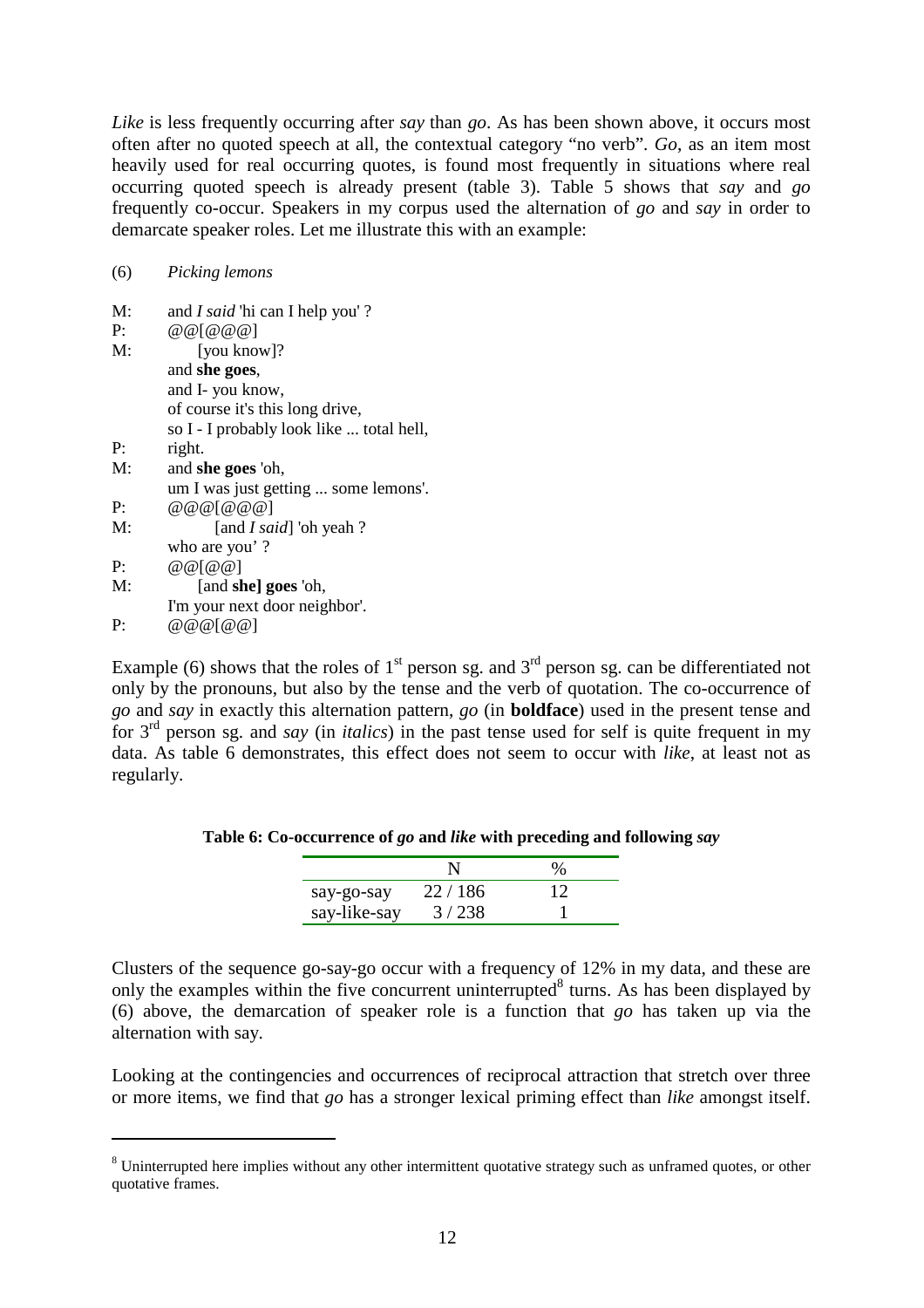The table below shows the frequency of occurrence of three directly subsequent lexically identically framed quotes.

| $Go$ -go-go    | 21/186  |  |
|----------------|---------|--|
| Like-like-like | 8 / 238 |  |

|  | Table 7: Adjacent triple occurrence of quotative devices |  |  |
|--|----------------------------------------------------------|--|--|
|  |                                                          |  |  |

*Go* has a stronger priming effect amongst itself, it has a stronger capacity to cluster. Even though this is only a tendency with no statistical significance, we can state a stronger reciprocal lexical large-scale attraction, a stronger lexical priming effect with *go*.

# **4. THE CO-OCCURRENCE WITH MIMETIC PERFORMANCES**

The notion of mimesis can be traced back to Plato (Book III the Republic). It has been taken up by Goffman (1981), Wierzbicka (1974) in her 'quotations as performance' approach and more recently by Clark and Gerrig (1990). In this approach, quotes are regarded as demonstrations, quoting is 'playing someone's part'. The enquoting person 'does not say what the content of the quote is (i.e. what was said), instead he does something that enables the hearer to SEE for himself what it is, that is to say, in a way, he *shows* this content' (Clark and Gerrig 1990:802).

Extreme mimesis is direct representation, total imitation of the event, we only hear the reportees voice. Extreme diegesis is summarized representation, pure reporting of the event through the reporters voice. They are claimed to exist in their purest form in direct and indirect discourse respectively. Consequently, the difference between direct and indirect discourse is then between showing and describing, between mimesis and diegesis, or dramatic vs. descriptive, between reporting the 'how' and the 'what' of the original speech act.

But even though the claim that those modes of representation are to be fundamentally kept apart holds in theory, in every day talk-in-interaction the boundaries between them are flux and creatively exploited by speakers. Pure direct reported discourse is a hybrid form of rendering past speech events as direct speech can incorporate 'delivery aspects' (Clark and Gerrig 1990), such as voice effects, gestures, inarticaluate sounds or even consist entirely of them<sup>9</sup>. The two modes of quoting can thus be considered as two scalar perspectives on a continuum. (Yule 1993:236, cf. Güldemann 2001)

The following paragraphs discuss the co-occurrence of quotative verbs with mimetic enactment. Coded as mimesis were all aspects of mimetic enactment to be revealed on an auditive or contextual basis. This implied voice and sound effects of all sorts, and gestures, where they could be retrieved from audience reactions.

 $\overline{a}$ 

<sup>&</sup>lt;sup>9</sup> The incorporation of mimetic performances is done mainly for three reasons: to convey a more emotion-based rather than factual mode of rendering. This reveals how the speakers felt in and perceived the situation. To add more vividness and thus to create involvement (Blyth 1991). And to add internal evaluation without having to step outside the quotation frame (Labov 1972).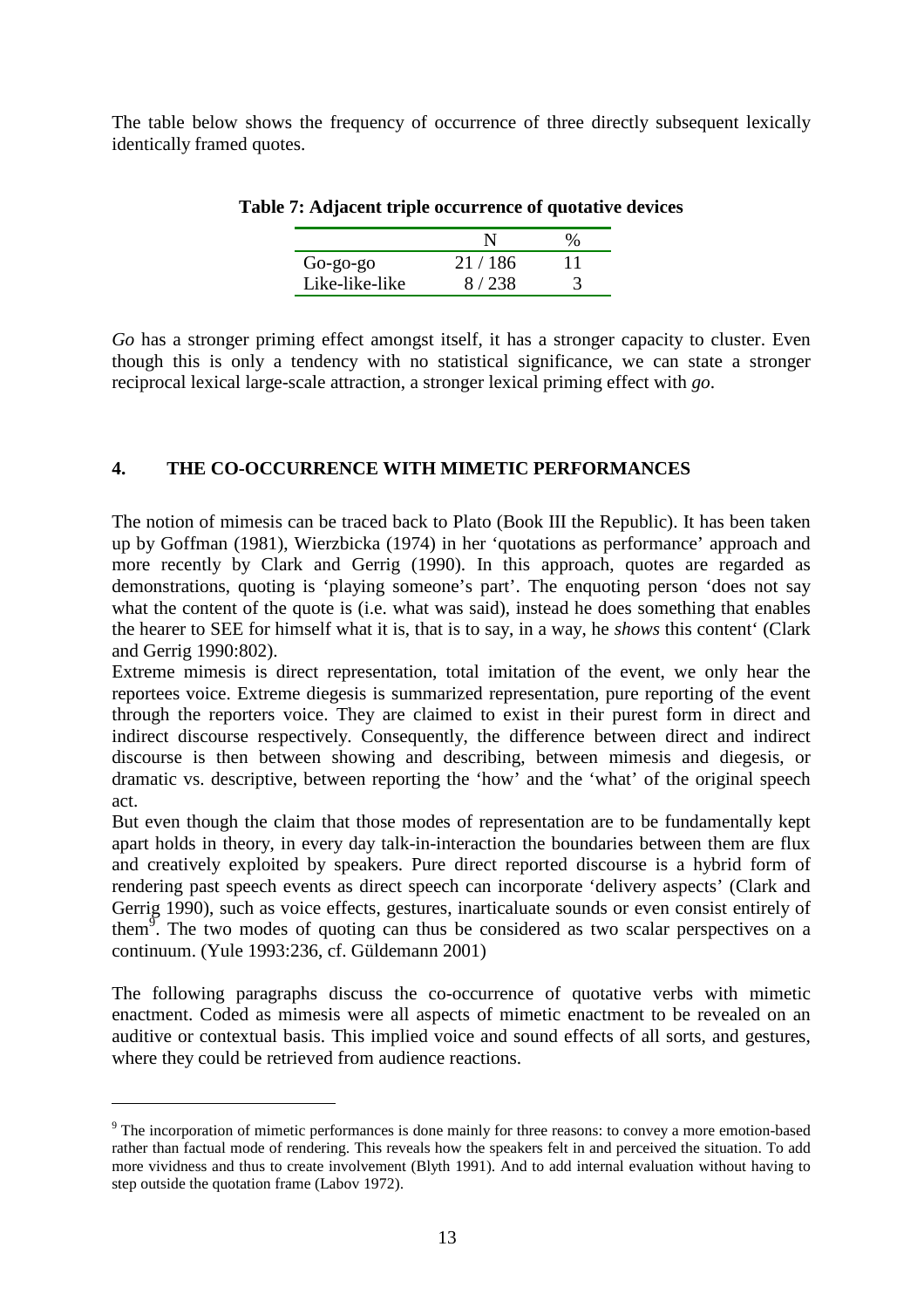| mimesis | %  | Number                   |
|---------|----|--------------------------|
| go      | 76 | 132                      |
| like    | 69 | 159                      |
| say     | 42 | 50                       |
| think   | 20 | 21                       |
| p<0.001 |    | $\chi$ 2: 110.634 (df 3) |

**Table 8: Co-occurrence of quotatives with sound effects**

Table 8 yields the following conclusions: The verb *go* is commonly most frequently used to enquote mimetic enactment. (Butters 1980, Schourup 1982a, Tannen 1986, Yule and Mathis 1992). But *like* is nearly as often used for enquoting mimetic performances. The difference between *like* and *go* is not statistically significant, both can be used to enquote sounds.

The most frequent dialogue introducer *say* is used half of the time with mimetic performances. *Think* is even less co-occurring with mimesis. This is quite surprising in the light of the fact that *think* enquotes inner monologue, opinion, attitude and point-of-view. Hypothetical speech such as evaluation, attitudes, etc. is often high in emotion (cf Chafe 1994) and hypothetical speech acts very frequently embody voice or sound effects (cf. Buchstaller in preparation). This is because mimetic enactment has concentrated semantic reference and inner speech is often clad in a more expressive form than only words. According to Goffmann (1981), these categories should be expressed via 'response cries'.

But as my data suggests, when hypothetical speech is enquoted by *think*, it is often not accompanied by sound effects. A possible explanation for this finding is that *think* often frames situational quotes, a category with little voice effect. This is due to the fact that there is no original speech act to be rendered. As a reminder, a situational quote depends on the here and now, the context of the quote between the current speaker and the current hearer. The choice whether or not to incorporate a mimetic performance is the same as for the original speech act, but there is no **re**-enactment. Thus, a whole time axis of voice / sound effects (the reporting of sounds,.. which were originally produced) that could be reported, is missing.

This explanation might partly account for the finding that *think* does not occur frequently with sound or voice effects. But as a full 51% (cf. table 2) of the quotes framed with *think* are used for the hypothetical category, whereas only 20% (table 7) of all *think*-quotes co-occur with mimetic enactment, this explanation is not sufficient as to why inner speech framed with *think* is not often accompanied by sounds etc.

This is where the second explanation comes in: *Think* spells out that the speech act is inward, not uttered out aloud, not interactively realized. This is in contrast to quotatives such as *like* and *go*, which leave the question of the original speech event's production entirely open. My claim is that speakers using *go* and *like* play with this indeterminacy between speech and thought. They exploit the fact that the new quotatives operate in the moot point between real occurring and hypothetical speech. Using the new quotatives, speakers quote as if they were reproducing a real speech act but package it in a more expressive form, in sound and voice effects. This suggests that speakers take advantage of the full creative possibilities the language offers them in the new quotatives: a stream of consciousness-like displayal of inner states and attitudes realized in vivid, immediate speech. *Like* and *go* have introduced this quotative style into the spoken language. It now fills a space within the spectrum of poetic formulae of the spoken register, where indirect free speech, commonly used in writing, is not an option (Chafe 1994, Romaine and Lange 1991) and where the theatrical topos of soliloquy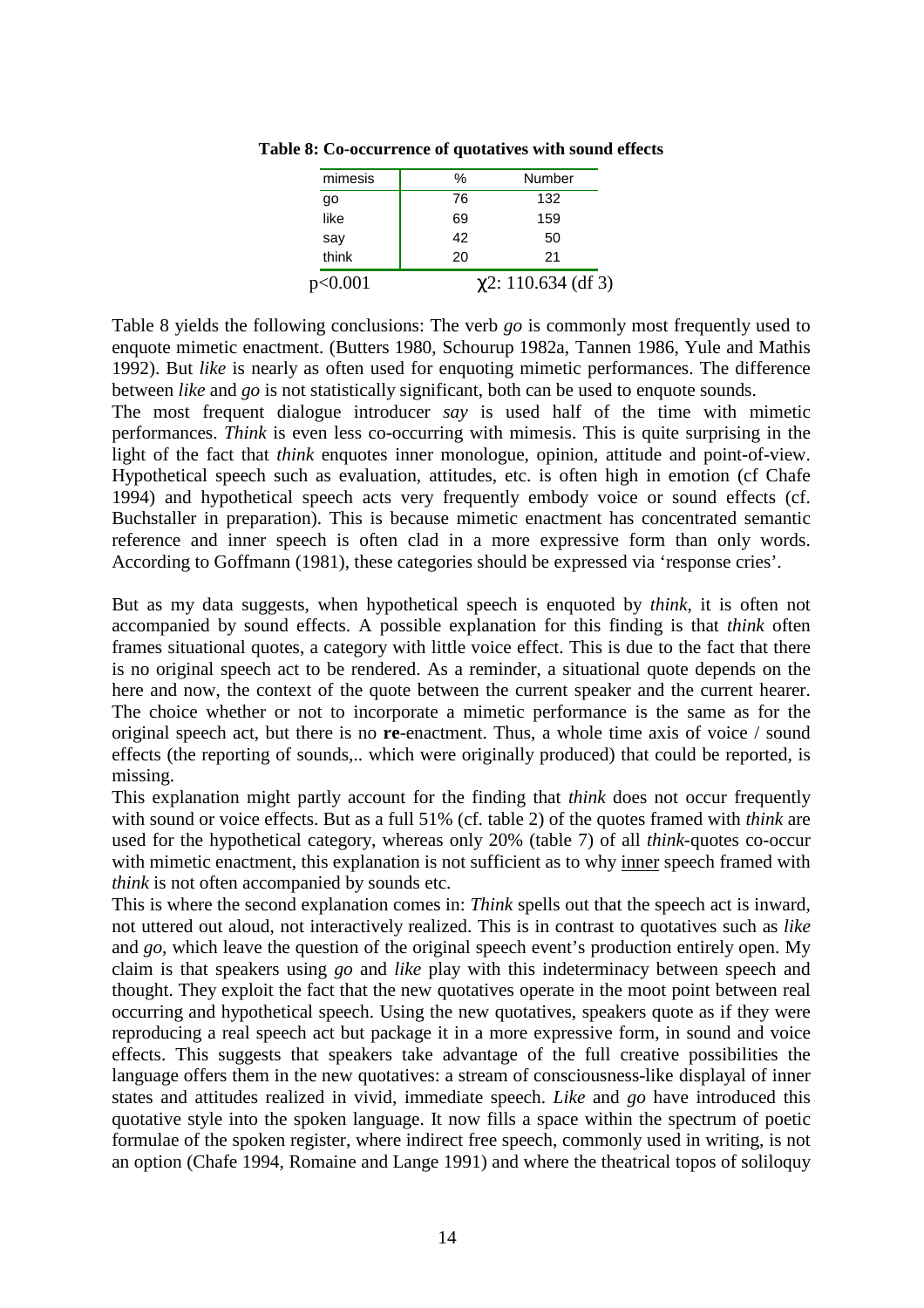did not take on (Ferrara and Bell 1995). Contrarily to *think*, *like* and *go* theatricalize inner speech by outwardly displaying it in vivid, emotionally heightened output. And in contrast to *say*, they do not pin down a quote as to its hypotheticality level.

The newly grammaticalized quotatives *go* and *like* are distinguished from the old quotatives *say* and *think* by their function as mimesis markers. Following the lines of Güldemann (2001) and Yule and Mathis (1992), we can claim that in US English, *say* and *think* foreground the semantics, the propositional content of the (inner) quote. *Be like* and *go,* the newcomers in the quotative complex and still more marked constructions highlight the 'how', the demonstrative-enacted side of the material.

# **5. CONCLUSION**

In this article I tried to show how *like*'s synchronically occurring functions can be explained with reference to a semantic core model. Elsewhere (Buchstaller in preparation), I show that a radial structure model can also explain the status quo of *go*'s functions. The grammaticalization of the new quotative verbs does not proceed unilaterally. Their development does not progress step-by-step, but within a synsemantic field of mutually overlapping and reciprocally reinforcing functions. This is underlined by Güldemann's (2001) findings that quotative items are notoriously polyfunctional outside the quotative frame.

I have displayed how *like* and *go* are synchronically used as quotative items. With respect to the expression of epistemic stances, it has been argued that they are both heavily used for the expression of habitual talk and that *go* has a bigger affiliation with higher probability levels. Looking at priming and 'birds of a feather' effects, it has been shown that there are strong priming effects and that the alternation between *say* and *go* is used to demarcate speaker roles. With respect to the enquoting of sounds and other mimetic performances, my findings underline the use of the new quotatives as mimesis markers in contrast to the old quotative devices.

Thus, *like* and *go* are not vacuous, taken over for purely social and stylistic reasons and because they are cool, as has been suggested by much of the variationist literature to date. The enlargement within the pool of quotative constructions is not simply that of two intrusive pleonastic items edging their way into a stable paradigm. But the new quotatives have their justified place amongst the quotative devices. They have taken on quite novel functions with respect to mimetic enactments, the marking of epistemicity, and speaker role demarcation. This is an important finding, as it shows the division of labor amongst the quotative devices. *Go* and *like* have functional and social significance.

I have shown that the fact that *like* and *go* convey linguistic information is best represented and understood by

a semantic field model, as it accounts for the persistence of *like's* (and *go*'s) functions. Their polyfunctionality can be explained as well as their applicability to exactly the functions they have taken on inside the paradigm of quotative devices.

a hypotheticality continuum. We need to be able to understand how quotes can be used with different epistemic stances and how quotative items functions with respect to probability levels.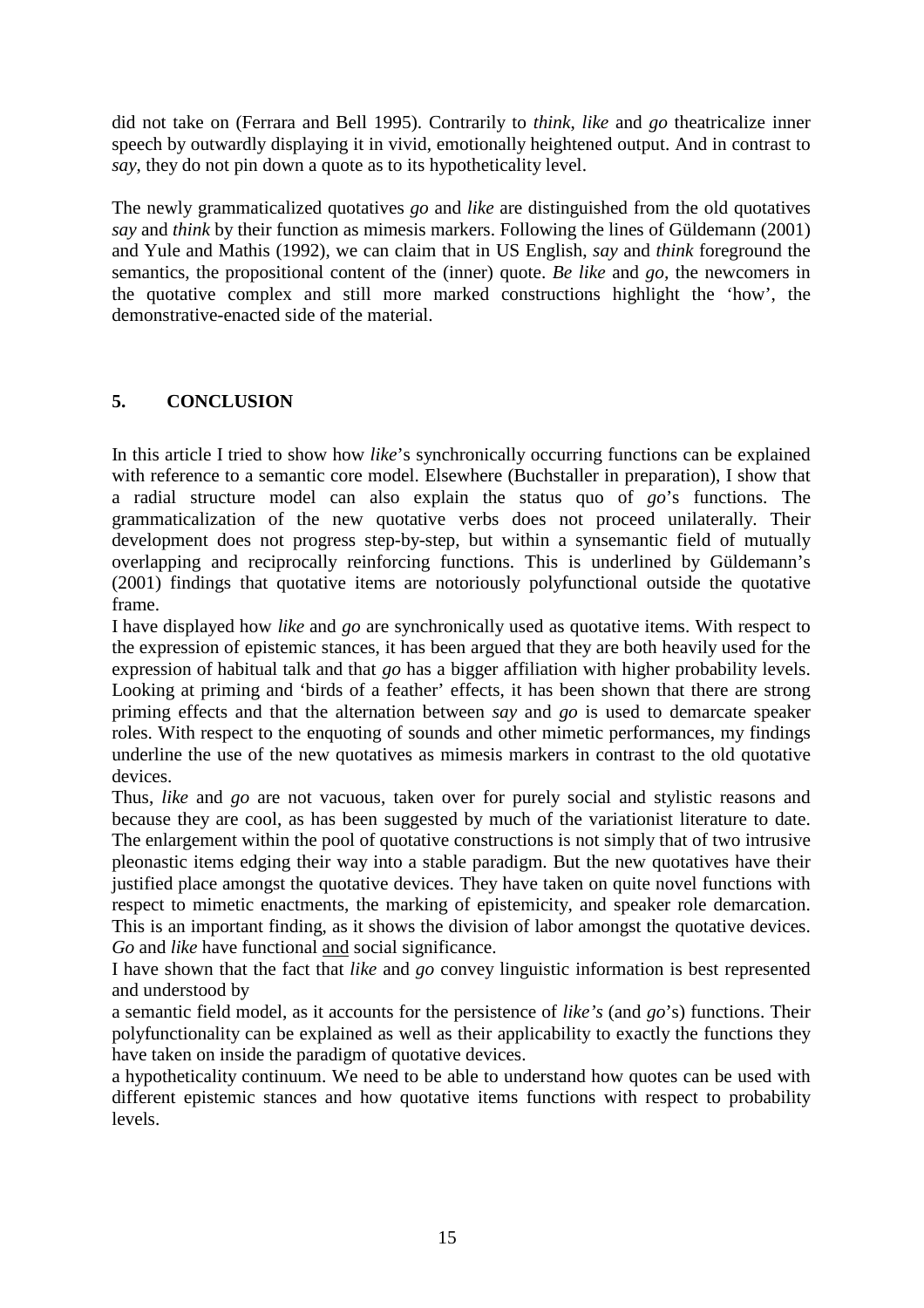This is the basis we need in order to be able to show how speakers index how they feel towards the quote, how they want to re-enact and represent the enquoted material, and how they index their commitment to the epistemic stance of the quote.

Appendix: Transcription Conventions

carriage return intonation unit

|                   | overlap                                                  |
|-------------------|----------------------------------------------------------|
|                   | quick, immediate connection of new turns or single units |
| $\left( .\right)$ | micro-pause                                              |
| $(-), (-)$        | short, middle pause                                      |
|                   | lengthening, according to its duration                   |
|                   | high rise, appeal intonation                             |
|                   | mid rise, continuing intonation                          |
|                   | low fall, final intonation                               |
|                   | unintelligible passage, according to its duration        |
| accent            | primary or main accent                                   |
| lac!cent          | extra strong accent                                      |
|                   | pitch step up                                            |
|                   | pitch step down                                          |
|                   | signals for start and end of quote                       |
| $\omega$          | laughter                                                 |
|                   |                                                          |

### **BIBLIOGRAPHY:**

Akatsuka, Noriko (1986). Conditionals and epistemic scale. Language 61(3): 625-639

- Andersen, Gisle (1998). The pragmatic marker *like* from a Relevance-theoretic Perspective. Andreas Jucker and Yael Ziv (Eds.) Discourse Markers: Description and Theory. Amsterdam: John Benjamins: 147-170
- Andersen, Gisle et al. (1999). Cross-linguistic evidence for the early acquisiton of discourse markers as register variables. Journal of Pragmatics. 31: 1339-1351
- Arial, Mira. (1998) Discourse Markers and Form-Function Correlations. Andreas Jucker and Yael Ziv (Eds.) Discourse Markers: Description and Theory. Ansterdam: Benjamins: 223-59

Bakhtin, M. (1986). Speech Genres and other late Essays. Austin: U. of Texas Press.

Berlin, Brent (1992). Ethnobiological Classification. Princetown University Press

Black, Andreas (1999). Co-presence and Succession. A Cognitive Typology of Metonymy. Klaus-Uwe Panther and Günther Radden (Eds.). Metonymy in Language and Thought. Benjamins: Amsterdam

Blakemore, Diane (1987). Semantic constraints on Relevance. Oxford University Press

Blyth,Carl, Recktenwald, Sigrid and Wang, Jenny (1990). I'm like, "Say what ?!". A new quotative in American oral narrative. American Speech 65: 215-227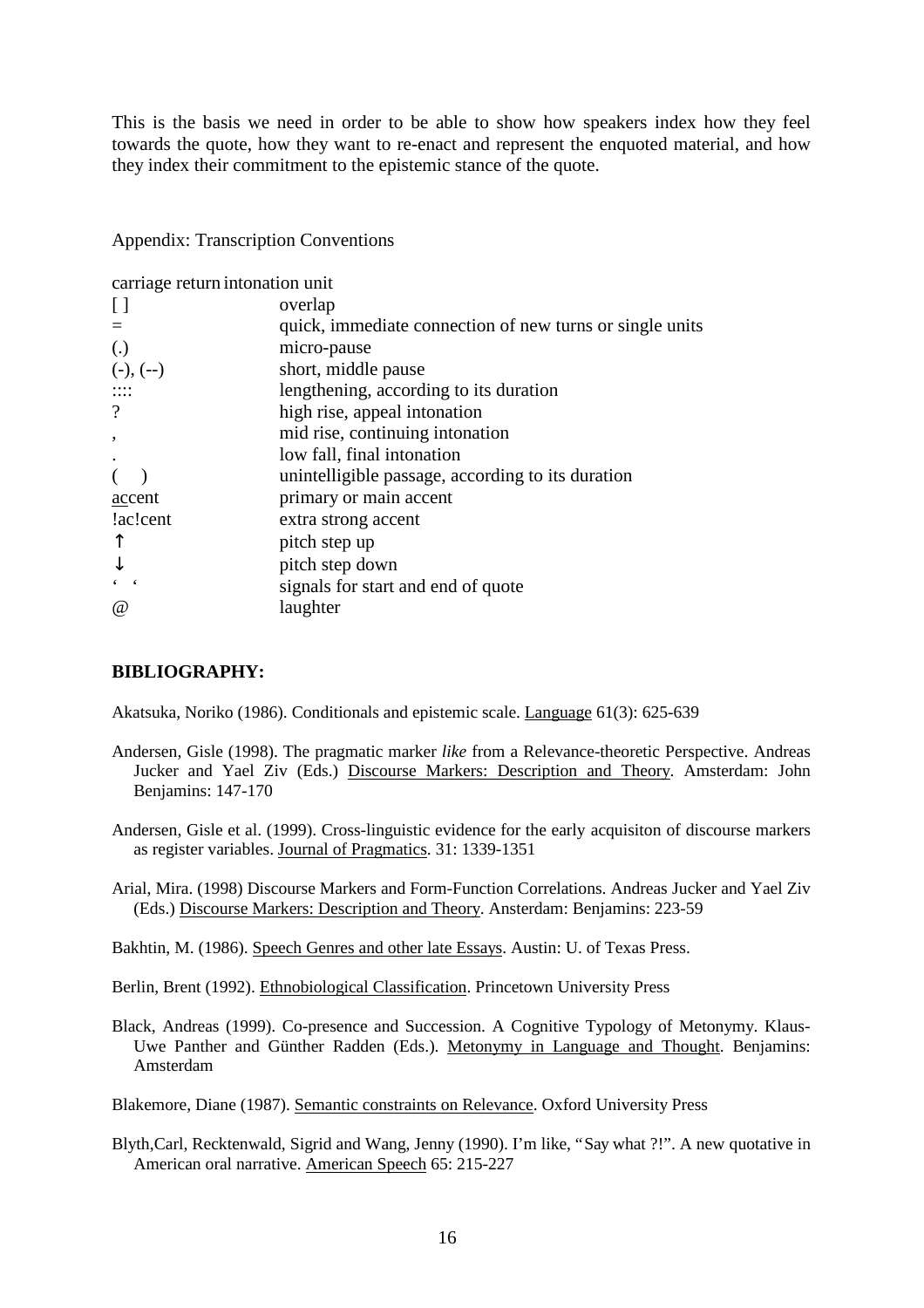Brinton, Laurel J. (1996). Pragmatic Markers in English. Berlin, New York: Mouton de Gruyter

- Brown and Levinson (1987). Politeness: Some Universals on Language Use. Cambridge University Press
- Buchstaller, Isabelle (2001). An alternative view of LIKE: It's grammaticalization in conversational American English and beyond. Edinburgh Working Papers in applied Linguistics.
- Buchstaller, Isabelle (in preparation). The go-scenario: A radial structure account for *go*'s synchronic functions.

Butters, Ronald. (1980). Narrative *Go* 'Say'. American Speech 55. 304-07

Butters, Ronald. (1982). Editor's note [on *be like* 'think']. American Speech 57: 149

- Cameron, Richard (1998). A variable syntax of speech, gesture, and sound effect: Direct Quotations in Spanish. Language Variation and Change 9-10: 43-83
- Chafe, Wallace (1982). Integration and Involvement in Speaking, Writing, and Oral Literature. Deborah Tannen (Ed.) Spoken and Written Language: Exploring Orality and Literacy. New York: Norwood

Chafe, Wallace (1994). Discourse, Consciousness, and Time. Chicago: U of Chicago Press

- Clark, Herbert and Gerrig, Richard (1990). Quotations as Demonstrations. Language 66: 764-805
- Comrie, Bernard (1996). Conditionals: A Typology. Elizabeth Traugott et al. (Eds.). On Conditionals. Cambridge University Press
- Ferrara, Kathleen and Bell, Barbara (1995). Sociolinguistic Variation and Discourse Function of Constructed Dialogue Introducers: The Case of be + like. American Speech 70 (3): 265-290
- Fleischman, Suzanne and Yaguello, Marina (to appear). Discourse Markers across Languages. Evidence from English and French.
- Goffmann, Erwing (1981). Forms of talk. Oxford: Basil Blackwell: 78-159
- Güldemann, Thomas (2001). Quotative Constructions in Afican Languages: a Synchronic and Diachronic Survey. Unpublished 'Habilitationsschrift'. University of Leipzig.
- Hajicova, Eva (1996). Topic-Focus Articulation A matter of language or parole ? The Case of Negation. Theoretical Linguistics and Grammatical Description. Papers in Honour of Hans-Heinrich Lieb on the occasion of his  $60<sup>th</sup>$  Birthday. Amsterdam: John Benjamins
- Heine, Bernd (1992). Grammaticalization chains. Studies in Linguistics 16 (2): 335-368

Heine, Bernd and Traugott, Elizabeth (1991). Grammaticalization 2, Benjamins: Amsterdam

Haiman, John (1989). Alienation in Grammar. Studies in Language 13: 129-70

- Holmes, Janet (1984). Hedging your bets and sitting on a fence: some evidence for hedges as structures. Te Reo 27: 47-62
- Holmes, Janet (1986). Functions of *you know* in women's and men's speech. Language in Society 15  $(1): 1-21$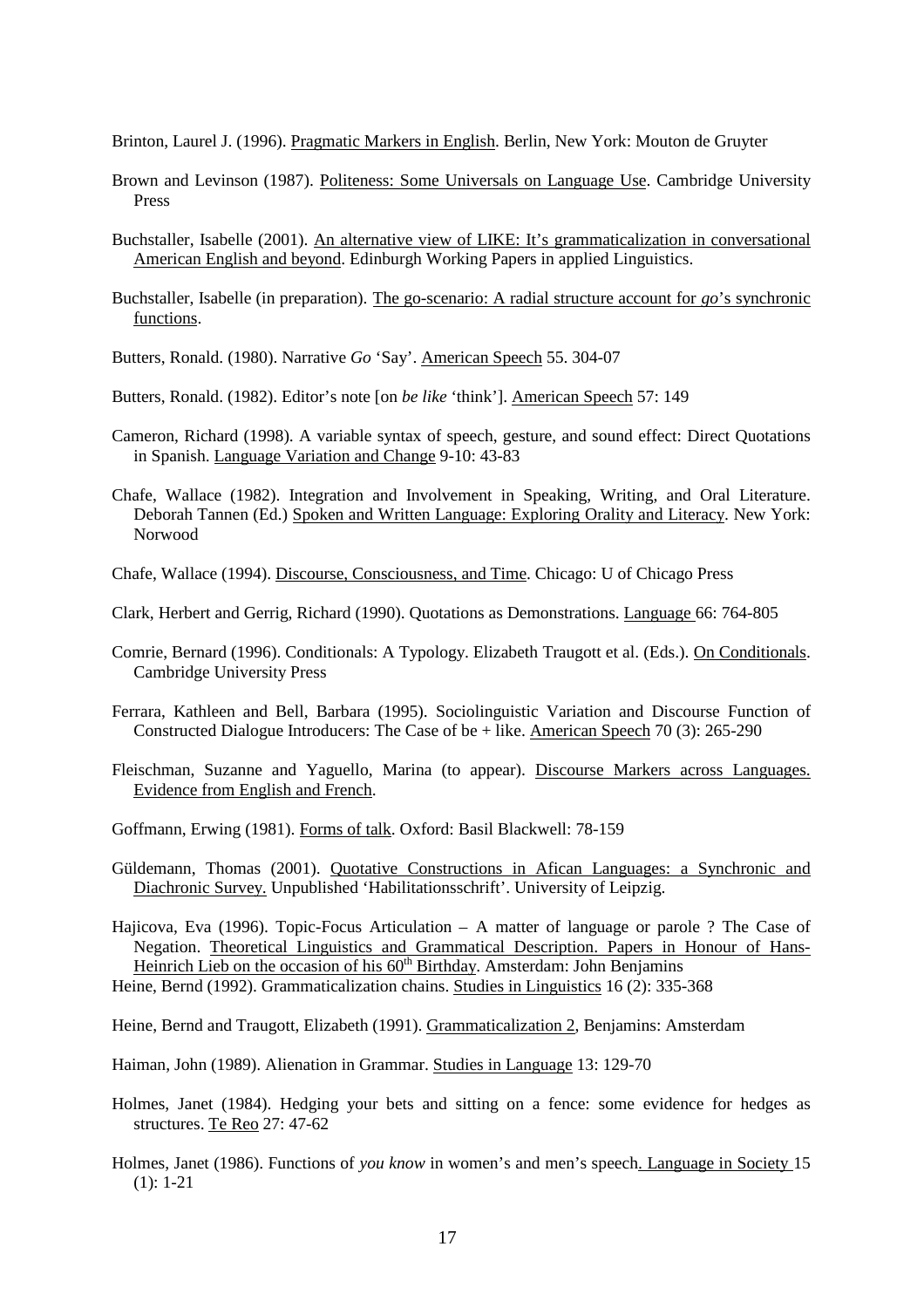Hopper, Paul and Traugott, Elizabeth (1993) (Eds). Grammaticalization. Cambridge University Press.

- Hopper, Paul (1987). Emergent Grammar. John Aske et al. (Eds.). General Session and Parasession on Grammar and Cognition. Berkeley Linguistics Society
- Hopper, Paul (1991). On some principles of grammaticalization. Elizabeth Traugott and Bernd Heine Eds.) Approaches to Grammaticalization. Amsterdam: Benjamins
- Horn, Laurence R. (1984). Toward a new Taxonomy for Pragmatic Inference: Q-based and R-Based Implicature. Deborah Schiffrin (Ed.). Meaning, Form, and Use in Context. Georgetown University Press: 11-42
- House, Juliane and Kaspar, Gabriele (1981). Politeness markers in English and German. Florian Coulmas (Ed.). Conversational Routine. Explorations in Standardized Communications Situations and Prepatterned Speech: 157-185

Kendon, Adam (1996). Gesture. Annual Review of Anthropology 26: 109-128

- Kendon, Adam (1994). Review Article: Faces, Gestures, Synchrony,… Semiotica 102 (3-4): 311-322
- Kuno, Susumo (1980). The scope of Question and Negation in some Verb-final Languages. Papers from Regional Meetings, Chicago Linguistics Society, University of Chicago Linguistics Department. 16:155-169
- Labov, William (1972). The Transformation of Experience in Narrative Syntax. Language in the inner City. Philadelphia: University of Pennsylvania: 354-97
- Lakoff, George (1987). Women, Fire, and Dangerous Things. Chicago, London: University of Chicago Press
- Lakoff, George (1972). Hedges: A study in meaning criteria and the logic of fuzzy concepts. Papers from the Eighth Regional Meeting. Chicago Linguistics Society, University of Chicago Linguistics Department.
- Lehmann, Christian (1988). Towards a typology of clause linkage. John Haiman and Sandra Thompson (Eds.). Clause Combining in Grammar and Discourse. Amsterdam: Benjamins: 181- 227
- Lehmann, Christian (1991). Grammaticalization in Modern German. Elizabeth Traugott and Bernd Heine. (Eds.) Approaches to Grammaticalization. Vol II. Amsterdam: Benjamins
- Lichtenberk, Frantisek (1991). Semantic Change and Heterosemy in Grammaticalization. Language 67 (3): 475-509

Mathis, Terrie and Yule, George (1994). Zero Quotatives. Discourse Processes 18

- Meehan, Teresa (1991). It's like, what's happening in the evolution of like?: A theory of grammaticalization. Kansas Working Papers in Linguistics 16: 37-51.
- Meyerhoff, Miriam and Niedzielski, Nancy (1998). The syntax and semantics of *olsem* in Bislama. Matthew Pearson (Ed.) Recent Papers in Austronesian Linguistics. UCLA Occasional Papers in Linguistics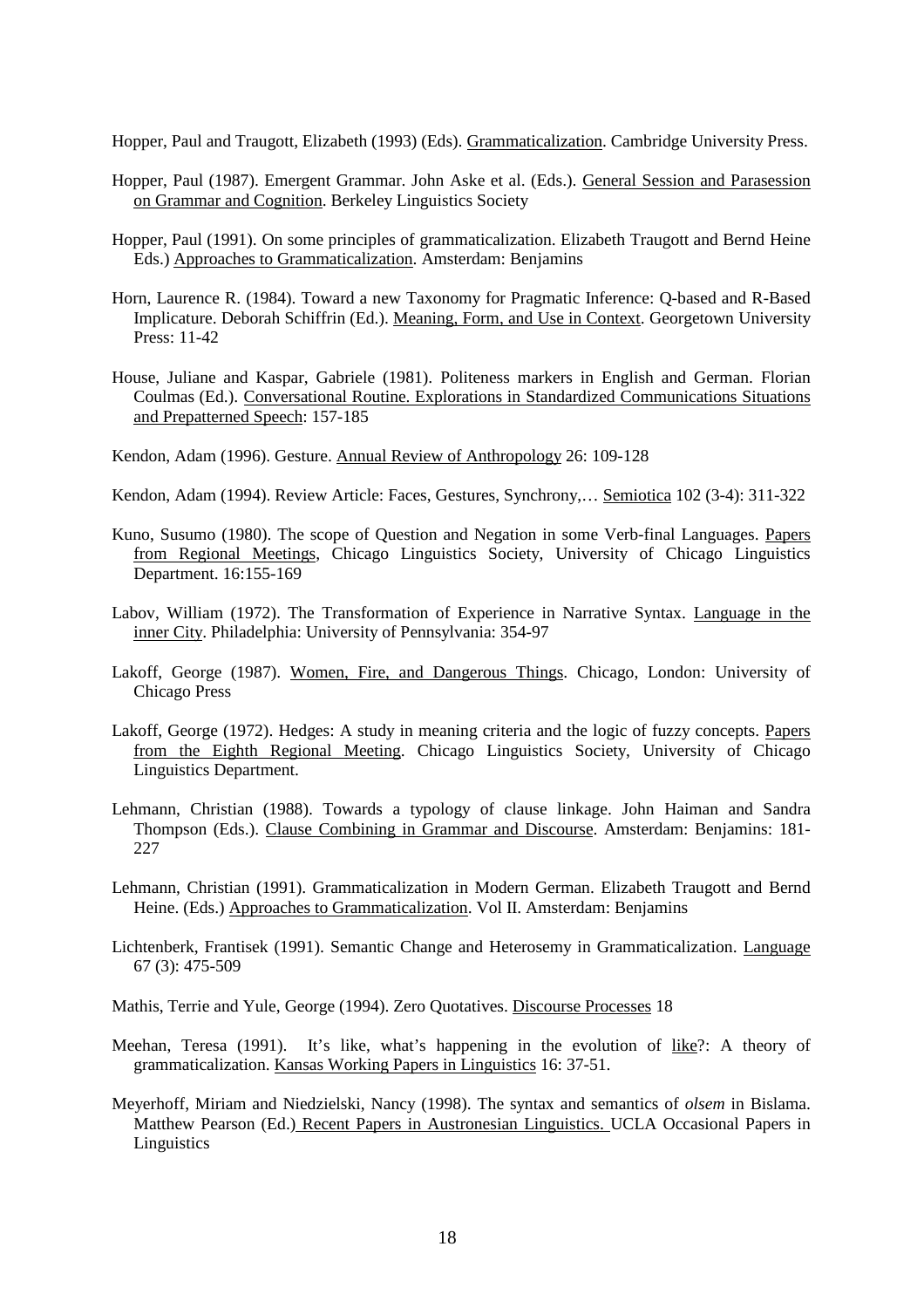- Meyerhoff, Miriam and Niedzielski, Nancy (1995). On the Discourse functions of *olsem* in Bislama. NWAV 25. U. Pennsylvania Press
- Romaine, Suzanne and Lange, Deborah (1991). The use of *like* as a marker of reported speech and thought: A case of grammaticalization in progress. American Speech 66: 227-279
- Rosch, Eleanor (1978). Principles of Grammaticalization. Eleanor Rosch and L. Lloyd (Eds.) Cognition and Categorization. NewYork: Hillsdale: 27-48
- Rosch, Eleanor (1975). Family Resemblances: studies in the internal resemblance of Categories. Cognitive Psycholgy 8: 382-439
- Sanders, José and Redecker, Gisela (1996). Perspective and representation of Speech and Thought in Narrative Discourse. Gilles Fauconnier and Eve Sweetser (Eds.) Spaces, Worlds, and Grammar. University of Chicago Press
- Sankoff, Gillian, Thibault, Pierrete, Nagy, Naomi, Blondeau, Helene, Fonollosa, Marie-Odile, Gagnon, Lucie (1997). Variation in the use of discourse markers in a language contact situation. Language Variation and Change 9: 191-217
- Schegloff, Emmanuel (1996). Turn organization: one intersection of grammar and interaction. Elinor Ochs, Emmanuel Schegloff and Sandra Thompson (Eds.). Interaction and Grammar. CUP
- Schegloff, Emmanuel (1990). On the Organization of Sequences as a Source of Coherence in Talk in Interaction. B. Dorval (Ed.) Conversational Organization and its Development. New York: Norwood
- Scherre Pereira, Maria Marta and Naro, Anthony (1991). Marking in Discourse: "Birds of a feather". Language Variation and Change 3: 23-32
- Scherre Pereira, Maria Marta and Naro, Anthony (1992). The serial effect on internal and external variables. Language Variation and Change 4: 1-13
- Schiffrin, Deborah (1981). Tense Variation in Narrative. Language 57: 45-62
- Schiffrin, Deborah (1987). Discourse Markers. Cambridge University Press
- Schourup, Lawrence (1982 a). Common Discourse Particles in English Conversation. Working Papers in Linguistics 28, Ohio State University, Department of Lingustics
- Schourup, Lawrence (1982 b). Quoting with *go* 'say'. American Speech 57: 149
- Sweetser, Eve (1990). From Etymology to Pragmatics. Metaphorical and cultural aspects of semantic structure. Cambridge Studies in Linguistics Vol 54. Cambridge University Press
- Tabor, Whitney and Traugott, Elizabeth (1990). Structural Scope Expansion and Grammaticalization. Anna Giacalone Ramat and Paul Hopper (Eds). The Limits of Grammaticalization. Amsterdam: Benjamins
- Tagliamonte, Sali and Hudson, Rachel (1999). *Be like* et al. Beyond America: The quotative system in British and Canadian youth. Journal of Sociolinguistics 3: 147-172
- Tannen, Deborah (1986). Introducing constructed dialogue in Greek and American conversational and literary narrative. Florian Coulmas (Ed.). Direct and Indirect Speech. Amsterdam: De Gruyter